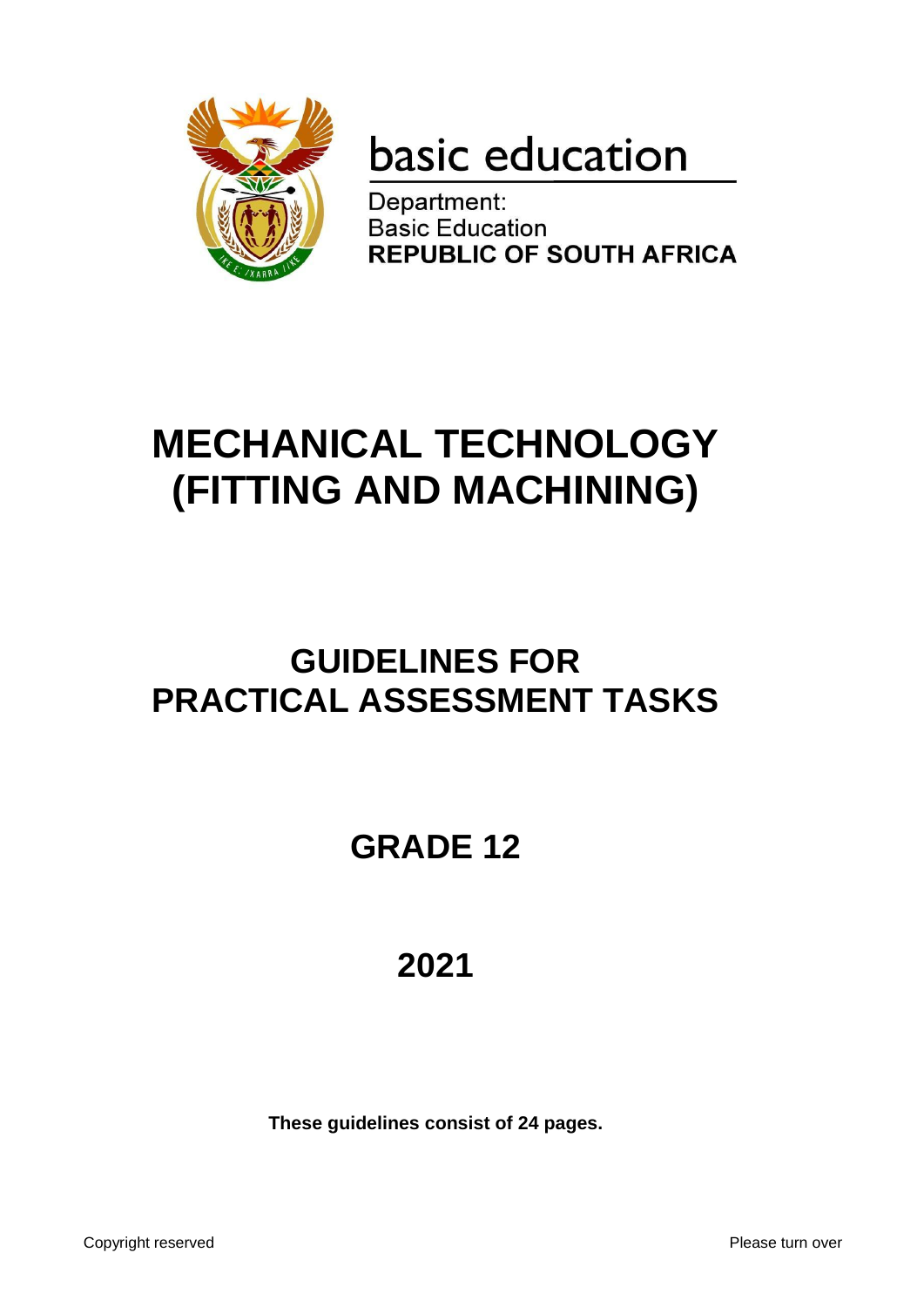#### **TABLE OF CONTENTS**

|                                       |                                                                                                                                                               | <b>PAGE</b>           |
|---------------------------------------|---------------------------------------------------------------------------------------------------------------------------------------------------------------|-----------------------|
| 1.<br>2.1<br>2.2<br>2.3<br>2.4<br>2.5 | <b>INTRODUCTION/BACKGROUND</b>                                                                                                                                | 3                     |
| 2.                                    | <b>TEACHER GUIDELINES</b>                                                                                                                                     | 4                     |
|                                       | Administration of the PAT<br>Assessment of the PAT<br>Moderation of the PAT<br>Consequences of absence/non-submission of tasks<br>Declaration of Authenticity | 4<br>4<br>4<br>4<br>5 |
| 3.                                    | <b>LEARNER GUIDELINES</b>                                                                                                                                     | 6                     |
|                                       | Instructions to the learner                                                                                                                                   | 6                     |
| 4.                                    | <b>SPECIALISATION</b>                                                                                                                                         | 7                     |
|                                       | FITTING AND MACHINING                                                                                                                                         | 7                     |
|                                       | <b>Rubrics</b>                                                                                                                                                | 16                    |
|                                       | Mark sheets                                                                                                                                                   | 18                    |
| 5.                                    | <b>CONCLUSION</b>                                                                                                                                             | 24                    |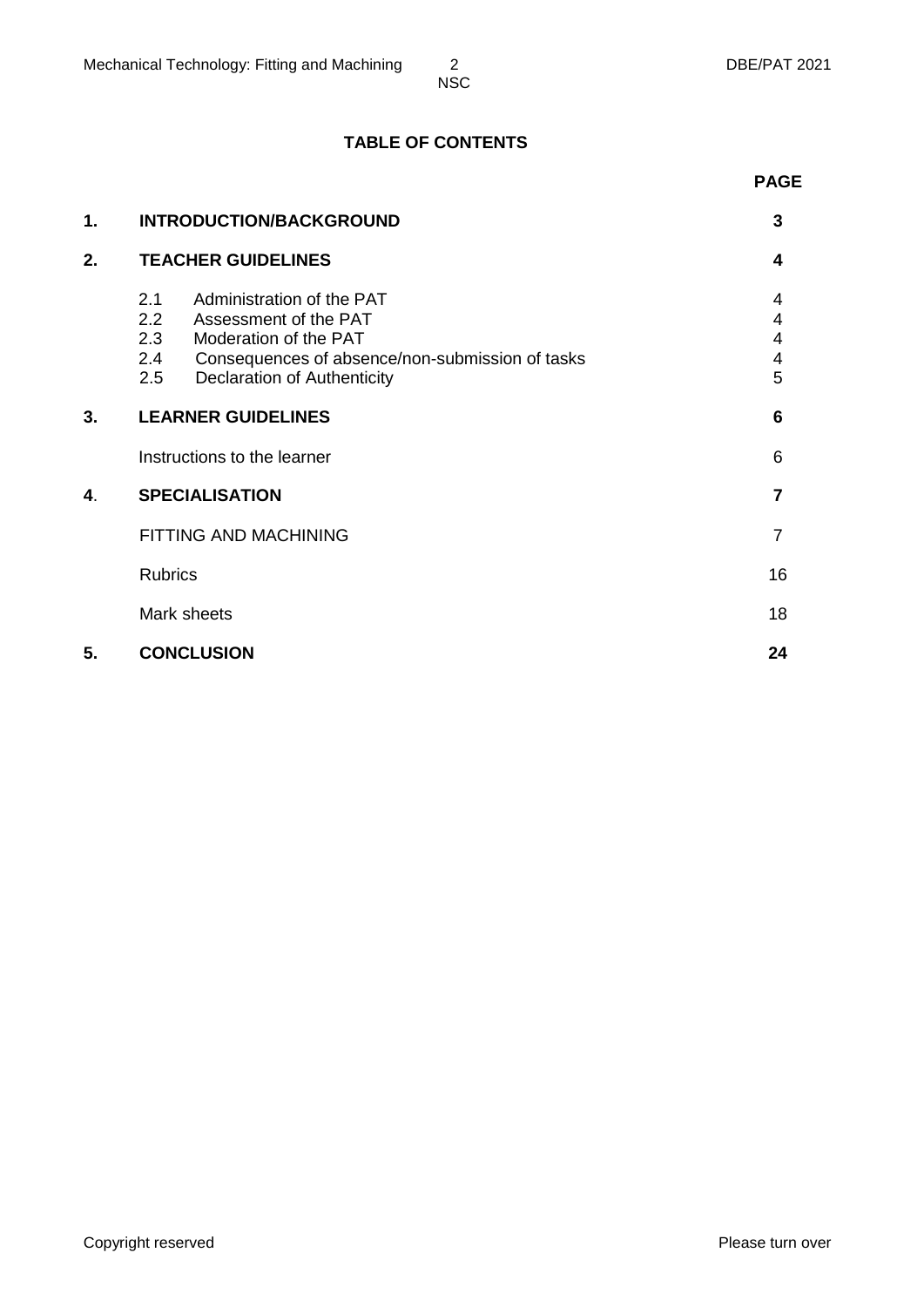#### **1. INTRODUCTION/BACKGROUND**

The 18 Curriculum and Assessment Policy Statements subjects which contain a practical component all include a practical assessment task (PAT). These subjects are:

- AGRICULTURE: Agricultural Management Practices, Agricultural Technology
- ARTS: Dance Studies, Design, Dramatic Arts, Music, Visual Arts
- SCIENCES: Computer Applications Technology, Information Technology, Technical Sciences, Technical Mathematics
- SERVICES: Consumer Studies, Hospitality Studies, Tourism
- TECHNOLOGY: Mechanical Technology, Civil Technology, Electrical Technology, and Engineering Graphics and Design

A practical assessment task (PAT) mark is a compulsory component of the final promotion mark for all candidates offering subjects that have a practical component and counts 25% (100 marks) of the end-of-year examination mark. The PAT is implemented across the first three terms of the school year. This is broken down into different phases or a series of smaller activities that make up the PAT. The PAT allows for learners to be assessed on a regular basis during the school year and it also allows for the assessment of skills that cannot be assessed in a written format, e.g. test or examination. It is therefore important that schools ensure that all learners complete the practical assessment tasks within the stipulated period to ensure that learners are resulted at the end of the school year. The planning and execution of the PAT differs from subject to subject.

The PAT allows the teacher to directly and systematically observe applied competence. The PAT comprises the application/performance of the knowledge, skills and values particular to that subject and counts 25% of the total promotion/certification mark out of 400 for the subject.

The PAT is implemented across the first three terms of the school year.

Any profession requires of its members a thorough grounding in both theory and practice and MECHANICAL TECHNOLOGY is no exception. It is emphasized that the goal of the practical assessment task is to produce a skilled learner in each specialisation field. A nation's true wealth is in its manpower and education that should aim to develop the talents of a learner so that he/she can contribute to the well-being of the society by using and developing scientific and technological resources.

To prepare a learner in MECHANICAL TECHNOLOGY'S specialisation fields, one must focus on the following:

- An attitude where the learner can selectively use ideas, gather evidence and facts, to drawing logical conclusions to put them to good use creatively and with imagination;
- A capability to express ideas and information clearly by speech, writing, drawing and manufacturing and
- A willingness and capability to accept and exercise responsibility, to make decisions, and to learn by experience.

Attributes such as these cannot all be achieved in a classroom. A sound knowledge of engineering sciences is essential to equip the MECHANICAL TECHNOLOGY learner with the necessary practical capabilities for the required processes. Practical training is the application of acquiring essential skills to bridge between trade theory and practice.

Practical application in the workshop must therefore be made an interesting and challenging experience to develop the learner physically and mentally. The learner must show his/her initiative, curiosity and persistence in learning. In order to stimulate and develop selfconfidence the granting of some degree of responsibility during the practical application is very important.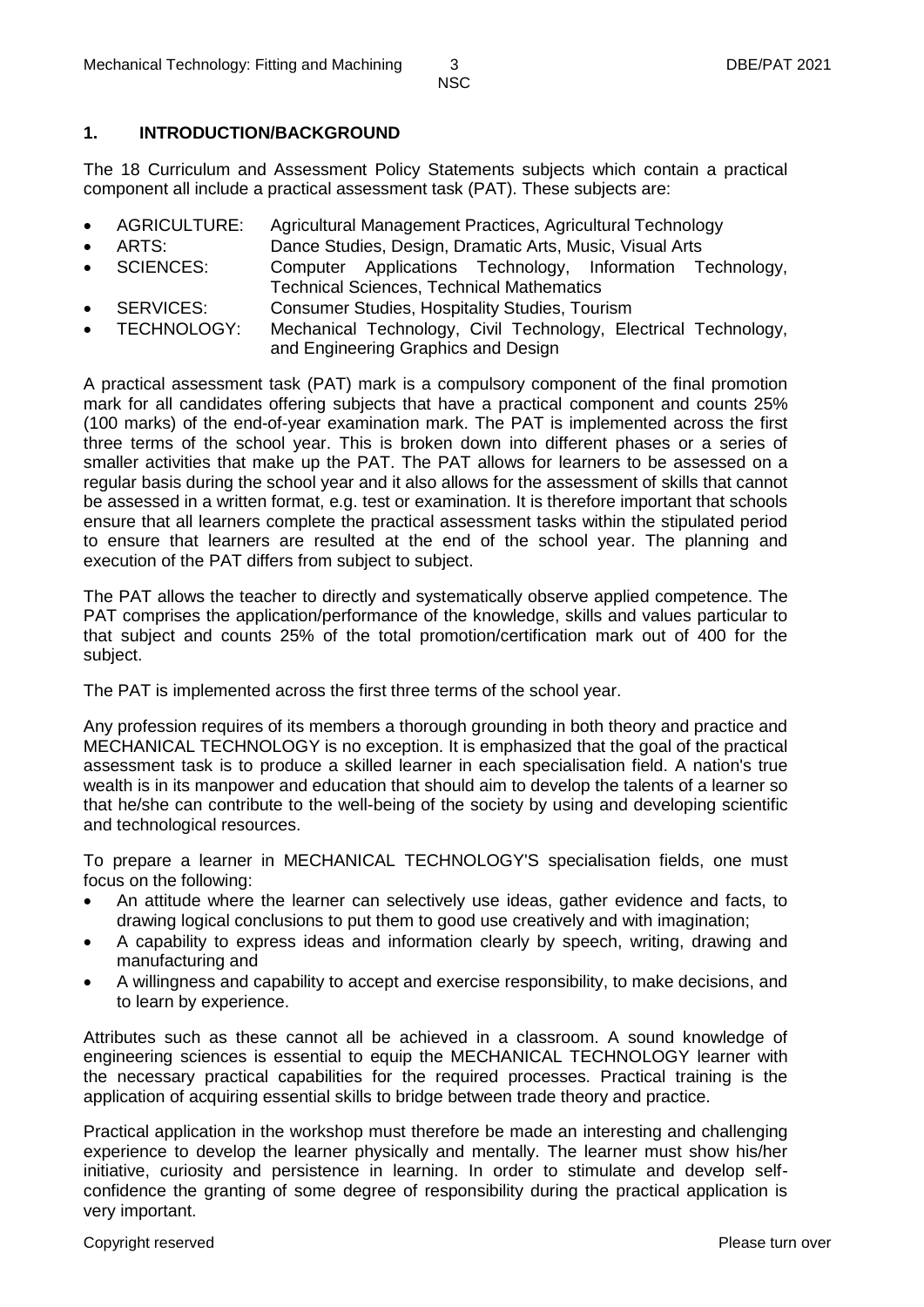#### **2. TEACHER GUIDELINES**

#### **2.1 Administration of the PAT**

Teachers are requested to make copies of the different specialisation PAT documents. These documents need to be handed out to the learners at the beginning of the year. The Practical Assessment Task for Grade 12 is externally set, internally assessed and externally moderated.

Teachers must attach due dates for the different facets of the PAT (refer to the CAPS document). In this manner, learners can easily assess their progress. Instances where formal assessments take place, it is the responsibility of the teacher to administer assessment.

The PAT should be completed within the first three terms. The PAT should be completed under controlled conditions. (Refer to Mechanical Technology SPECIALISATION: CAPS Grades 10–12.)

#### **2.2 Assessment of the PAT**

Frequent and developmental feedback is needed to ensure necessary guidance and support to the learner.

Both formal and informal assessment should be conducted to ensure that the embedded skills are developed. Informal assessment can be conducted only to monitor progress of the learner. Formal assessment should always be conducted and recorded by the teacher.

#### **2.3 Moderation of the PAT**

The tasks, projects, assessment criteria as well as the mark sheets must be presented to the moderator during moderation of the PAT.

The moderator should be able to call on a learner to explain and demonstrate the functions, principles and skills during the moderation purposes.

On completion the moderator will, if necessary, adjust the marks of the group up or downwards depending on the decision reached as a result of moderation.

#### **2.4 Consequences of absence/non-submission of tasks**

If a learner's practical assessment task is incomplete or unavailable with valid reason, the learner may be given three weeks before the commencement of the final end-of-year examination to submit the outstanding task. Should the learner fail to fulfil the outstanding PAT requirement, such a learner will be awarded a zero mark for that PAT component.

A learner's results are regarded as incomplete if he/she does not offer any component of the PAT task. He/She will be given another opportunity based on the decision of the head of the assessment body. Should the learner fail to fulfil the outstanding PAT requirement, the marks for these components will be omitted and the final mark for Mechanical Technology will be adjusted for promotion purposes in terms of the completed tasks.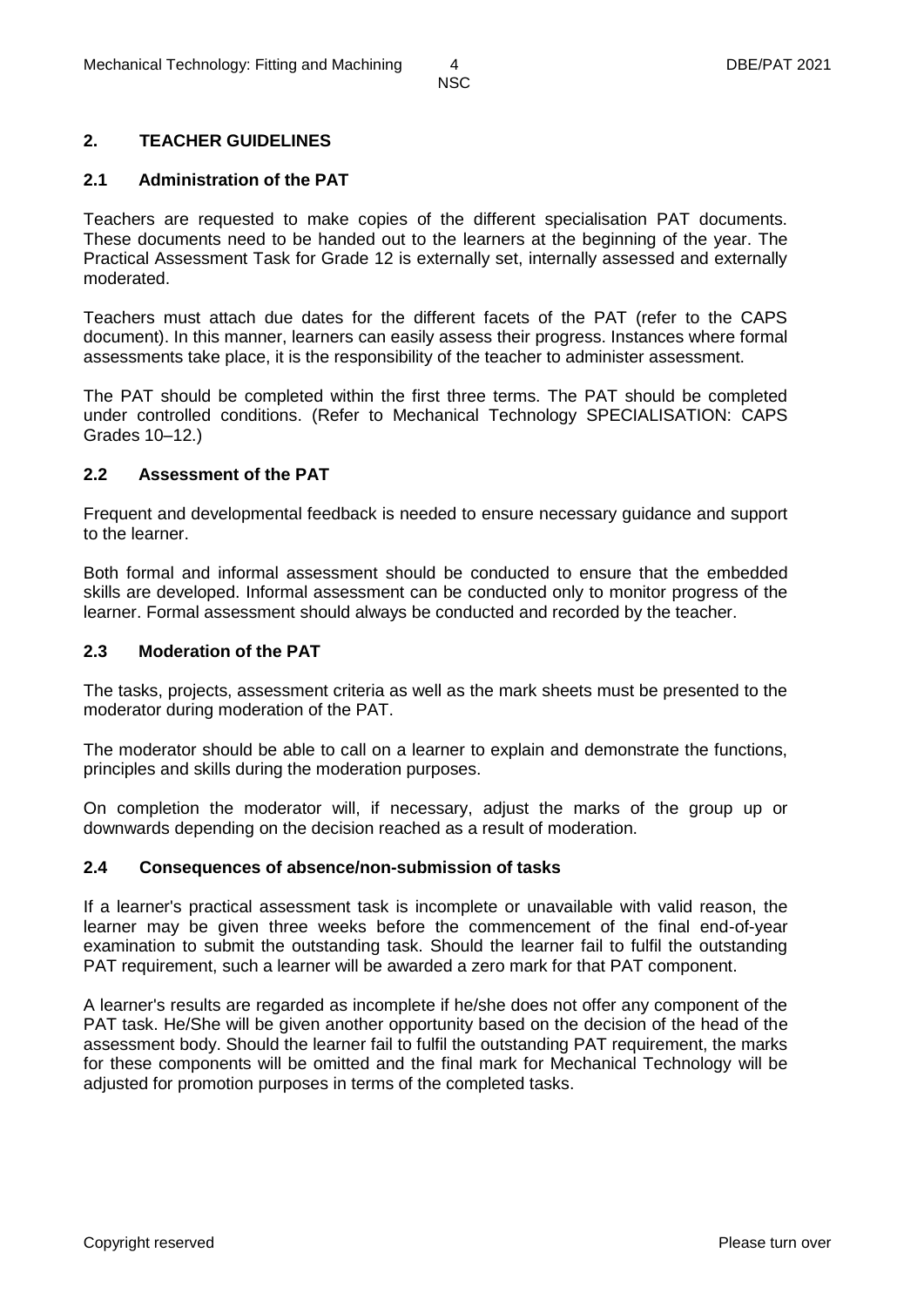#### **2.5 Declaration of Authenticity**

NAME OF SCHOOL:

NAME OF LEARNER:

(FULL NAME(S) AND SURNAME)

NAME OF TEACHER:

I hereby declare that the project submitted for assessment is my own, original work and has not been previously submitted for moderation.

SIGNATURE OF CANDIDATE **DATE** 

As far as I know, the above declaration by the candidate is true and I accept that the work offered is his/her own.

SIGNATURE OF TEACHER DATE

SCHOOL STAMP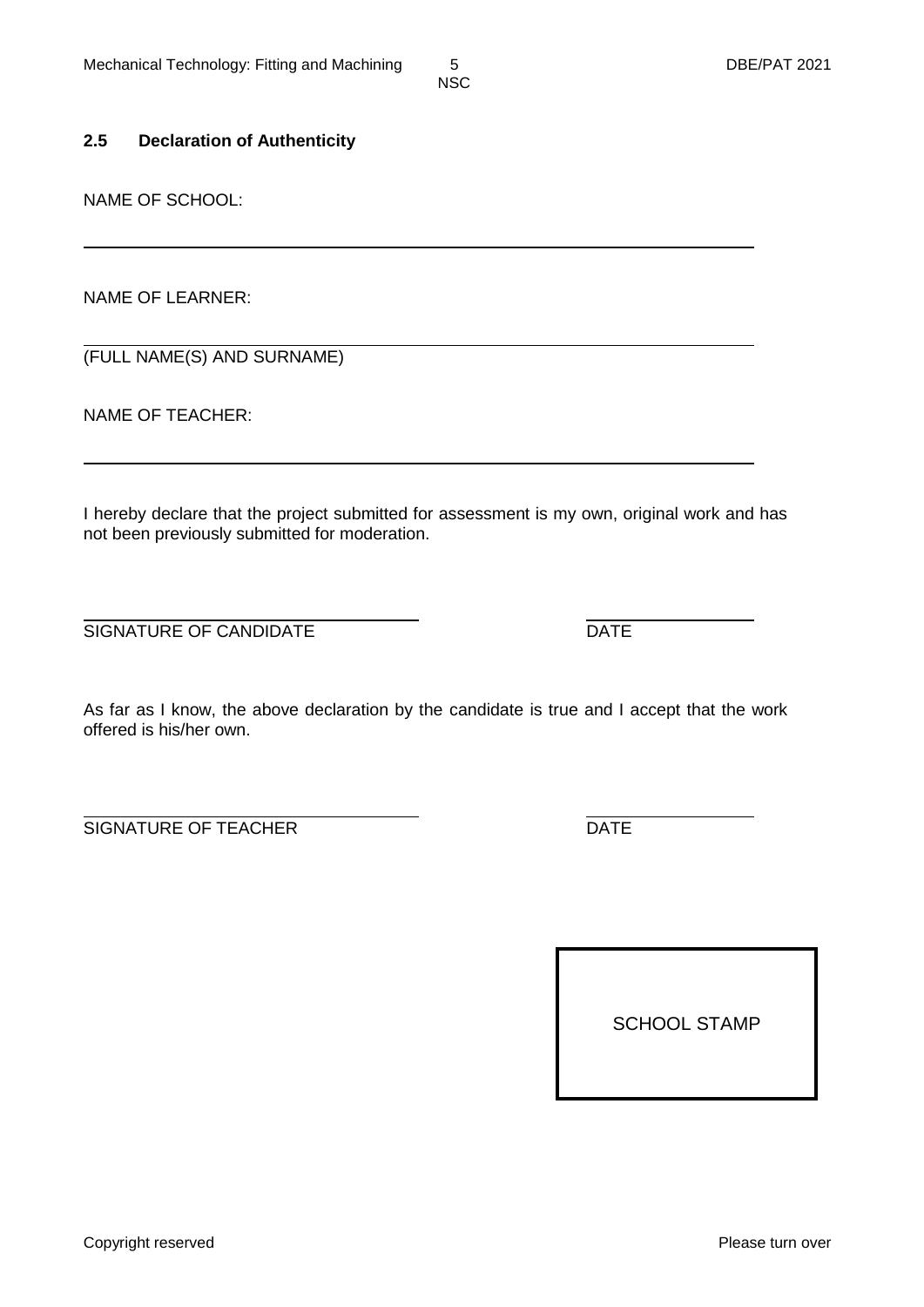#### **3. LEARNER GUIDELINES**

#### **Instructions to the learner**

- The PAT consists of a specialisation task in **Fitting and Machining**. The practical work is spread over three terms, as set out in this document. (See CAPS document.)
- All tasks must be completed according to the time frames set out in each of the tasks.
- Learners are requested to actively engage in all practical assessment tasks.
- Learners who are uncooperative will receive demerits or a zero mark for that particular section of the work.
- Learners who act unsafely in the workshop and place other learners in danger, will be given additional corrective tasks to improve their safety awareness.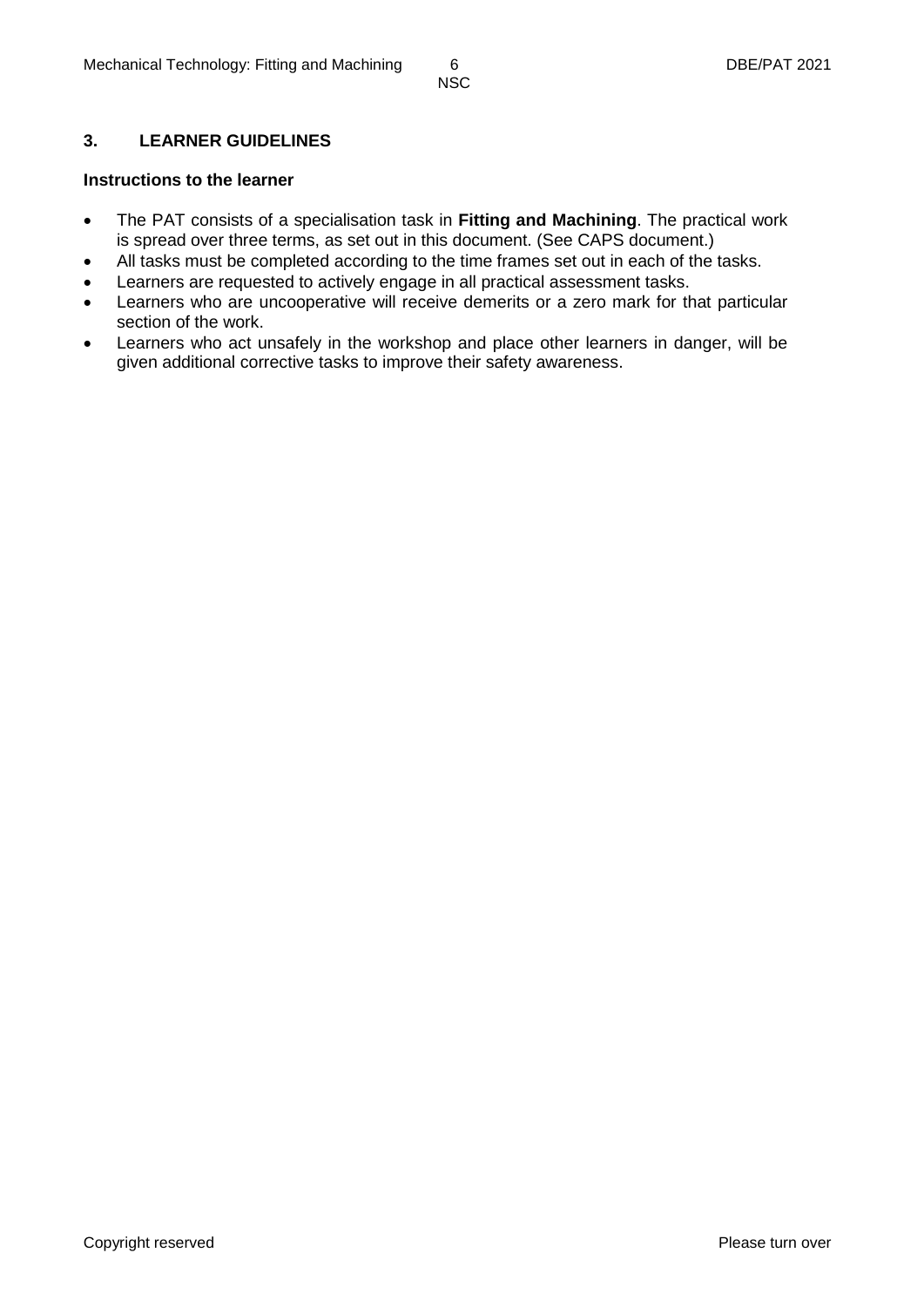#### **4. SPECIALISATION**

#### **FITTING AND MACHINING**

#### **TASK: BENCH VICE**



#### **FIGURE 1: EXPLODED ISOMETRIC DRAWING**

|    |                  | <b>PARTS LIST</b> |                             |
|----|------------------|-------------------|-----------------------------|
|    | <b>PARTS</b>     | <b>QUANTITY</b>   | <b>MATERIAL</b>             |
| 1. | Base             | 1                 | Mild steel/Aluminium        |
| 2. | Fixed jaw        | 1                 | Mild steel/Aluminium        |
| 3. | Moving jaw       | 1                 | Mild steel/Aluminium        |
| 4. | Jaw linings      | 2                 | Mild steel/Aluminium        |
| 5. | Guide pins       | 2                 | Bright mild steel/Aluminium |
| 6. | M12 x 1,75 screw | 1                 | Bright mild steel/Aluminium |
| 7. | Retaining washer | 1                 | Mild steel/Aluminium        |
| 8. | Handle set       |                   | Bright mild steel/Aluminium |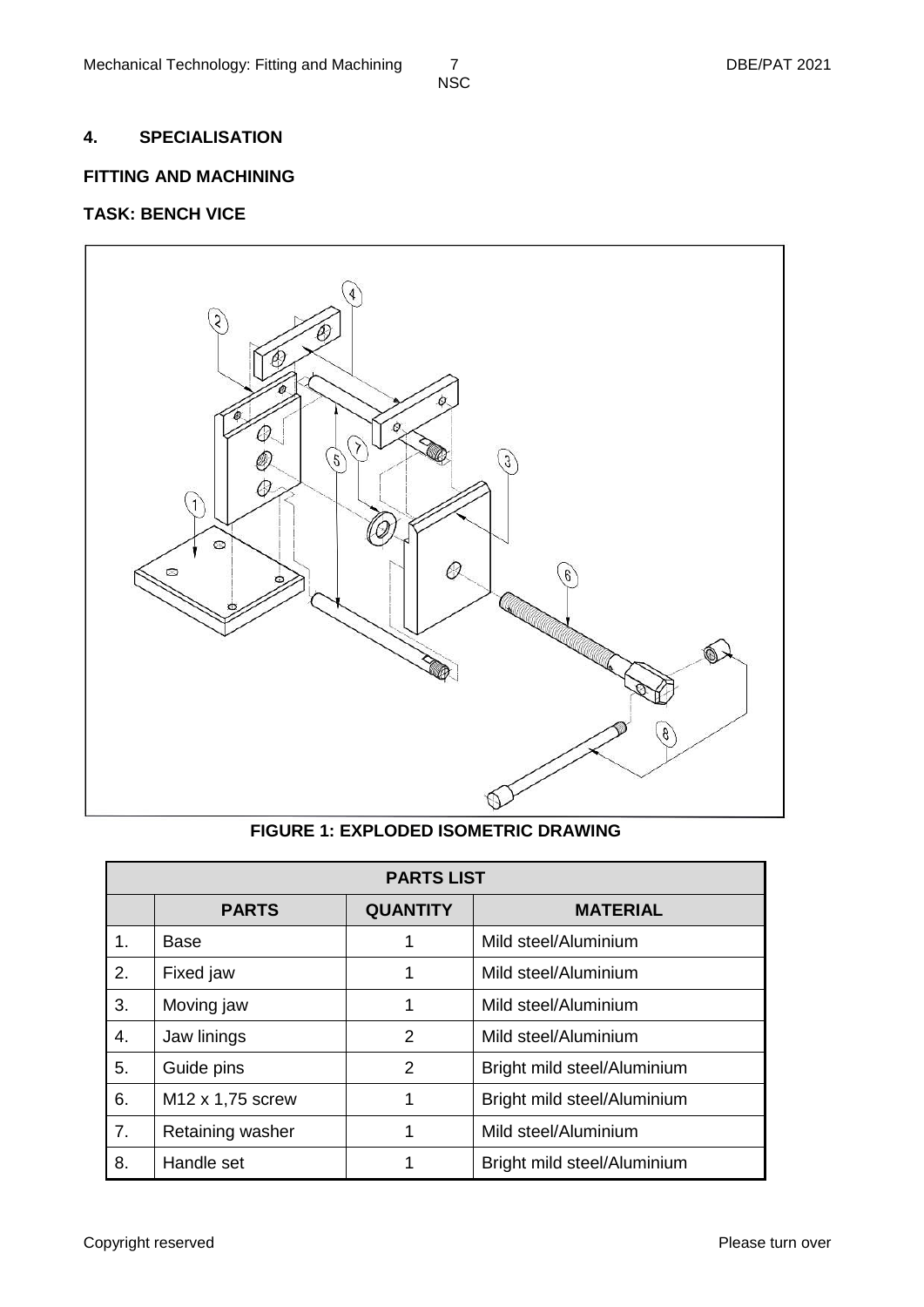#### **Term: 1 to 3 Start date: January 2021 Completion date: August 2021**

#### **The following standards must be achieved:**

- All sizes must be within the given tolerance.
- There must be no damage to tools and equipment.
- All appropriate safety procedures must be adhered to.
- The project must be well presented.

#### **RESOURCES REQUIRED FOR PAT:**

|                     |                                                    |                   | Consumable materials required per learner |                    |                          |
|---------------------|----------------------------------------------------|-------------------|-------------------------------------------|--------------------|--------------------------|
| Part                | <b>Material</b>                                    | <b>Dimensions</b> | <b>Quantity per</b><br>learner            | No. of<br>learners | <b>Total</b><br>quantity |
| Fixed jaw           | Mild steel/<br>Aluminium<br>70 x 12 flat bar       | 86 x 68 x 12      | 1                                         |                    |                          |
| Moving jaw          | Mild steel/<br>Aluminium<br>70 x 12 flat bar       | 86 x 68 x 12      | 1                                         |                    |                          |
| Jaw linings         | Mild steel/<br>Aluminium<br>20 x 8 flat bar        | 72 x 18 x 8       | $\overline{2}$                            |                    |                          |
| Guide pins          | Bright mild steel/<br>Aluminium<br>12 mm round bar | 120 x 12          | $\overline{2}$                            |                    |                          |
| <b>Screw</b>        | Bright mild steel/<br>Aluminium<br>20 mm round bar | 145 x 20          | 1                                         |                    |                          |
| Handle              | Bright mild steel/<br>Aluminium<br>12 mm round bar | $120 \times 12$   | 1                                         |                    |                          |
| <b>Base</b>         | Mild steel/<br>Aluminium<br>70 x 12 flat bar       | $± 100 \times 70$ | 1                                         |                    |                          |
| Retaining<br>washer | Mild steel/<br>Aluminium<br>20 mm round bar        | 20x2              | 1                                         |                    |                          |
| Split pins          | Split pins                                         | $20 \times 3$     | $\overline{2}$                            |                    |                          |
| <b>Bolts</b>        | Countersink<br>screws                              | M6 x 1 x 12       | $\overline{4}$                            |                    |                          |
| <b>Bolts</b>        | Allen key cap<br>screws                            | M6 x 1 x 25       | $\overline{2}$                            |                    |                          |

**NOTE:** This material list is NOT a cutting list. The teacher must determine and create the cutting list.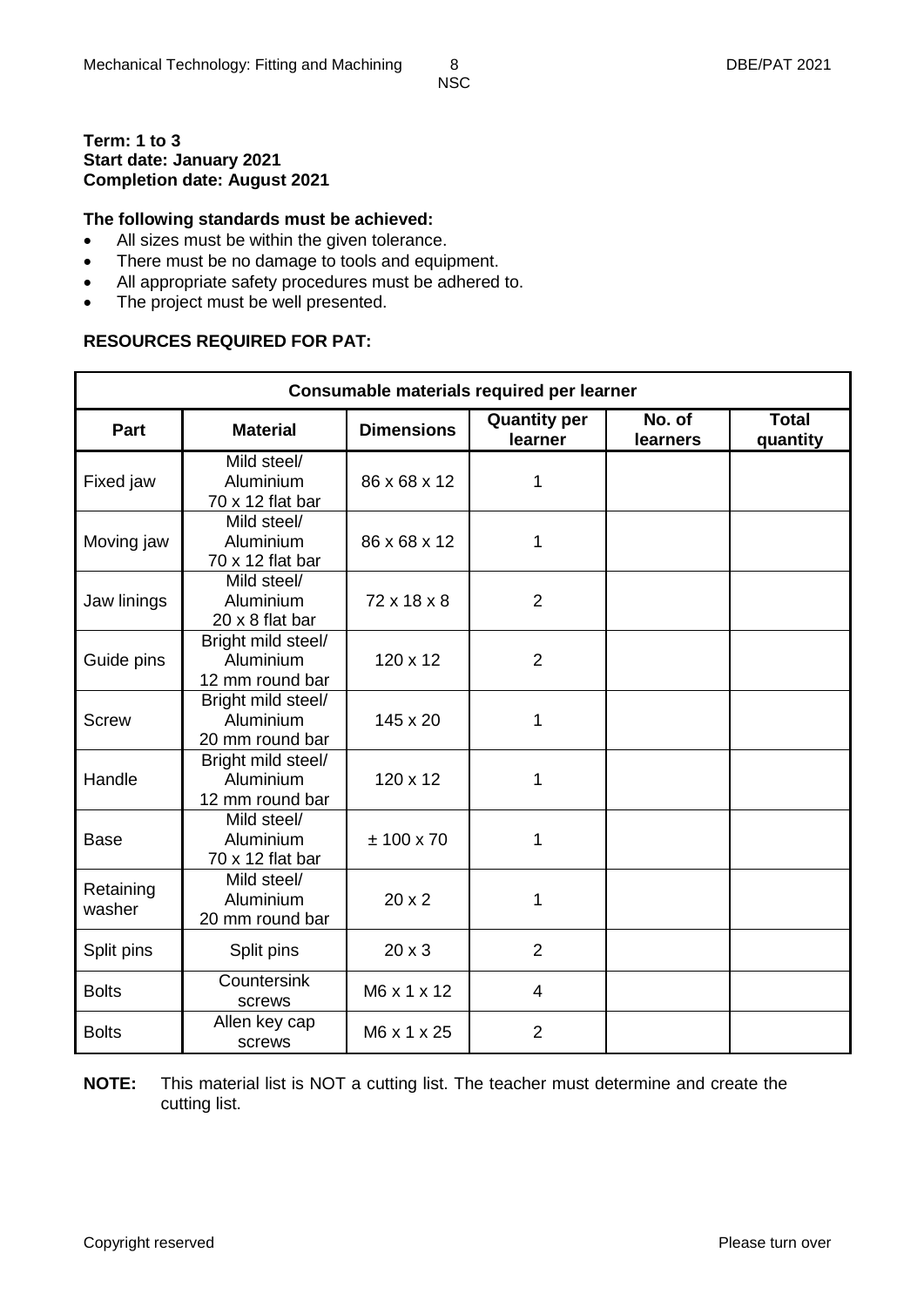

Allen key cap screws



**FIGURE A** FIGURE B FIGURE C<br>
In key cap screws Countersink screws Split pin

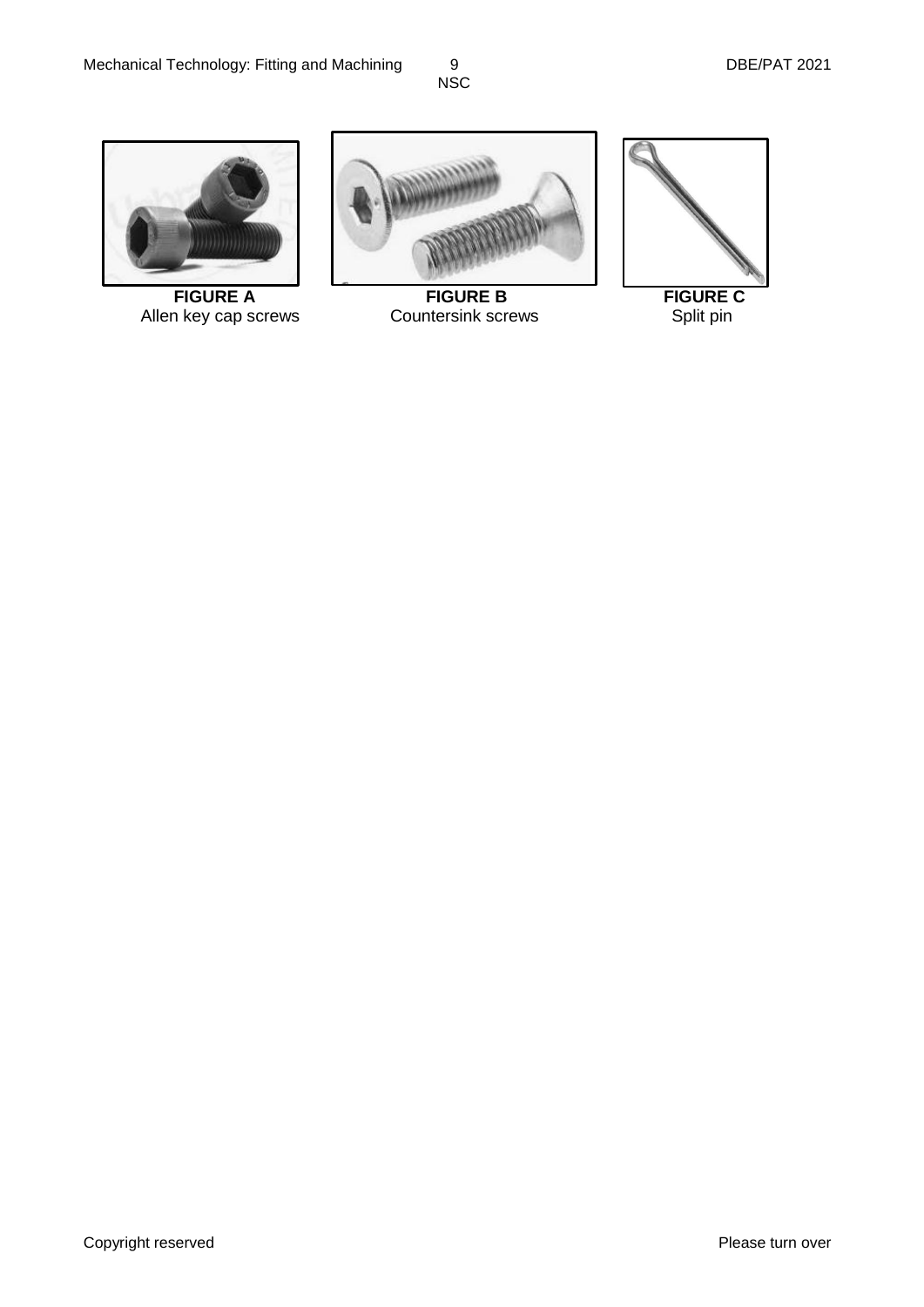

**FIGURE 2: FIXED JAW**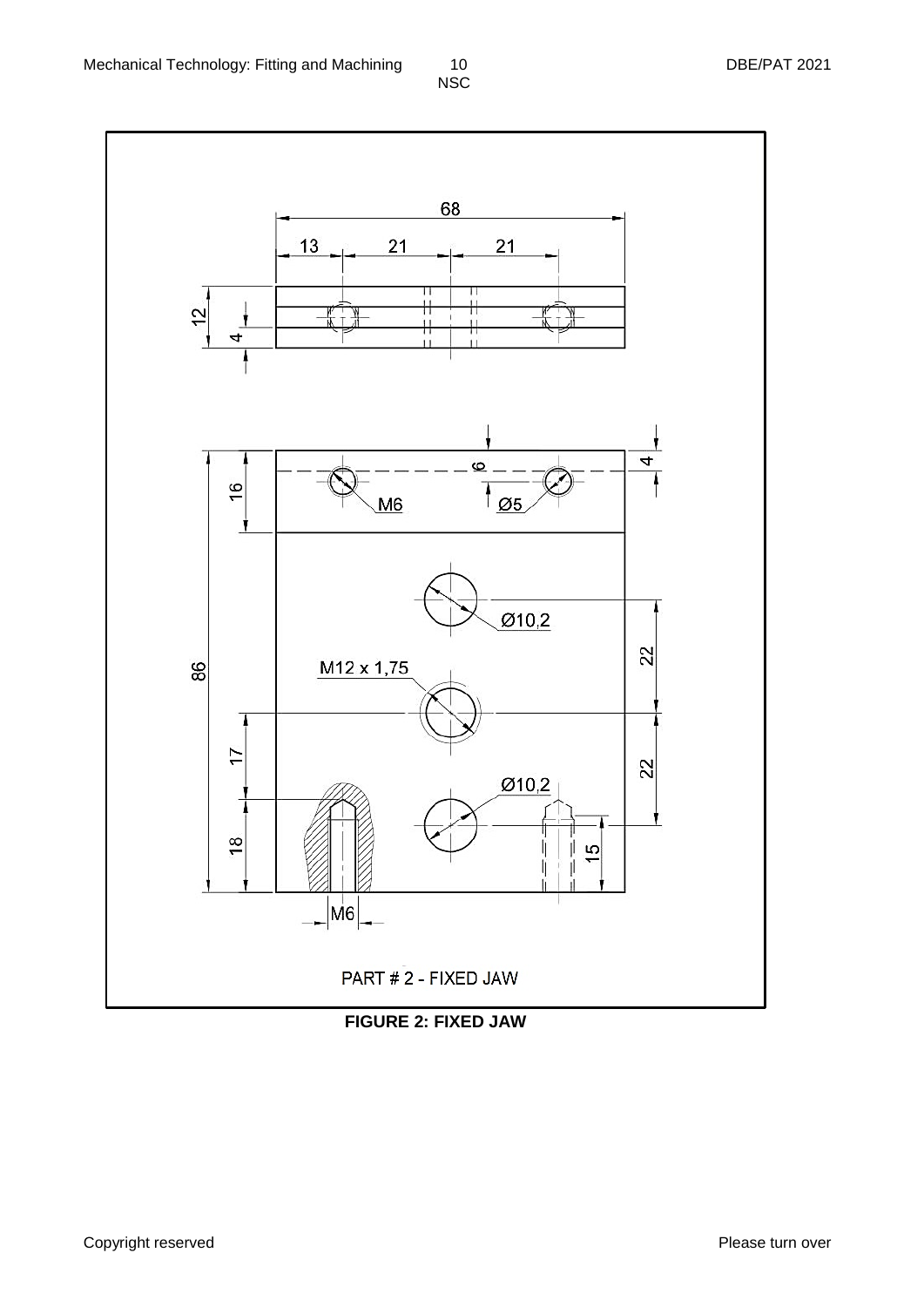

**FIGURE 3: MOVING JAW**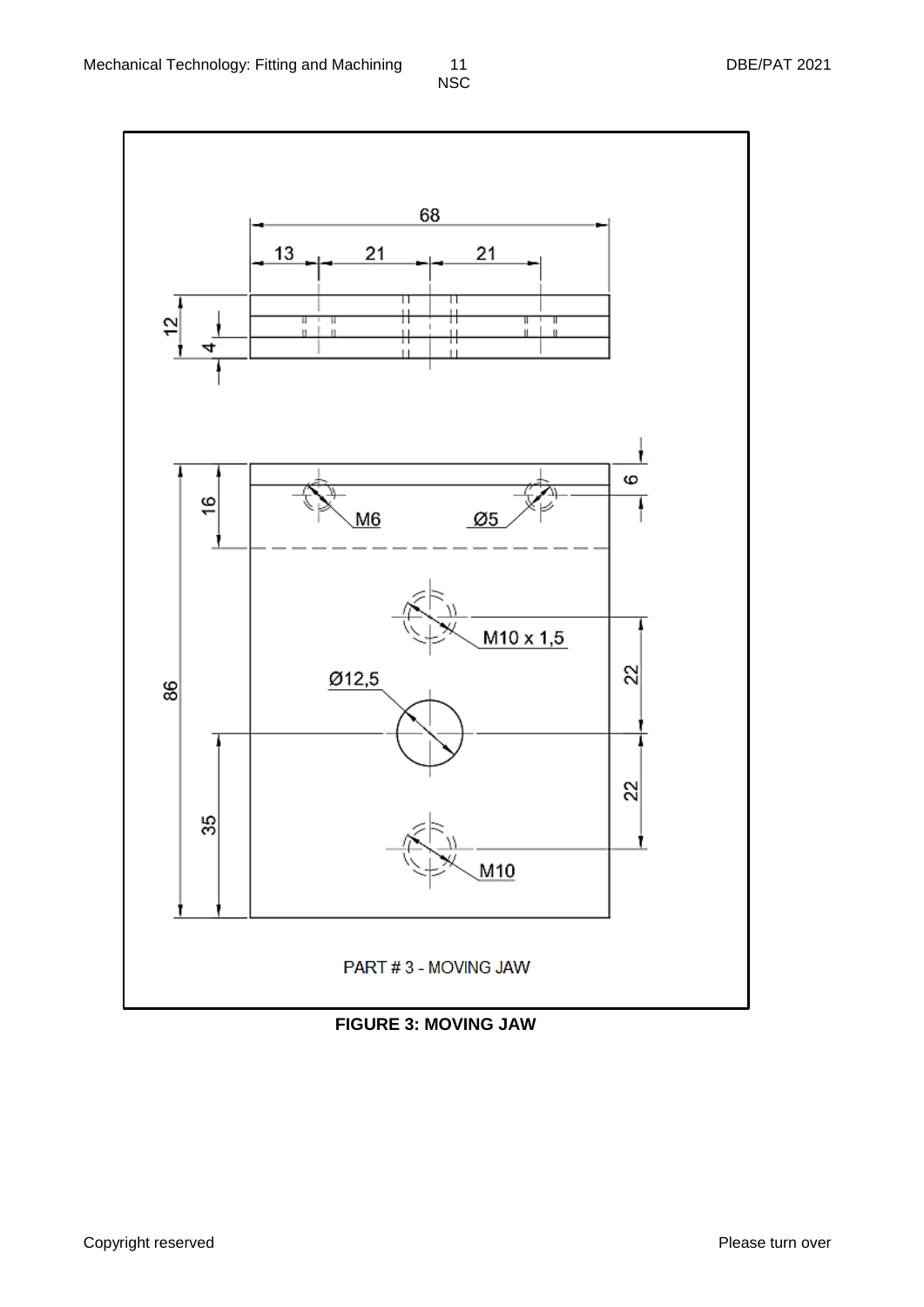

**FIGURE 4: JAW LININGS**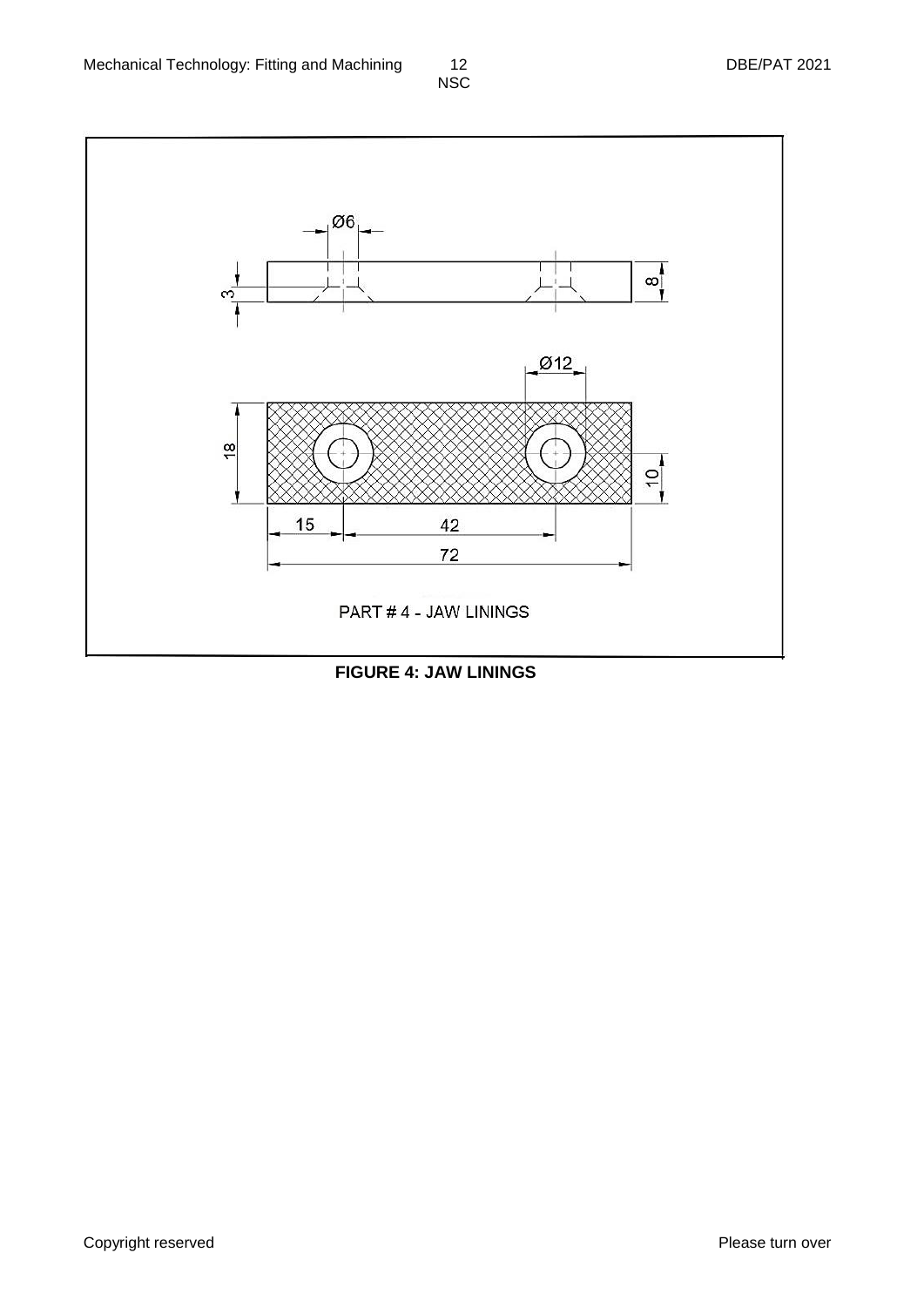

**FIGURE 5: BASE**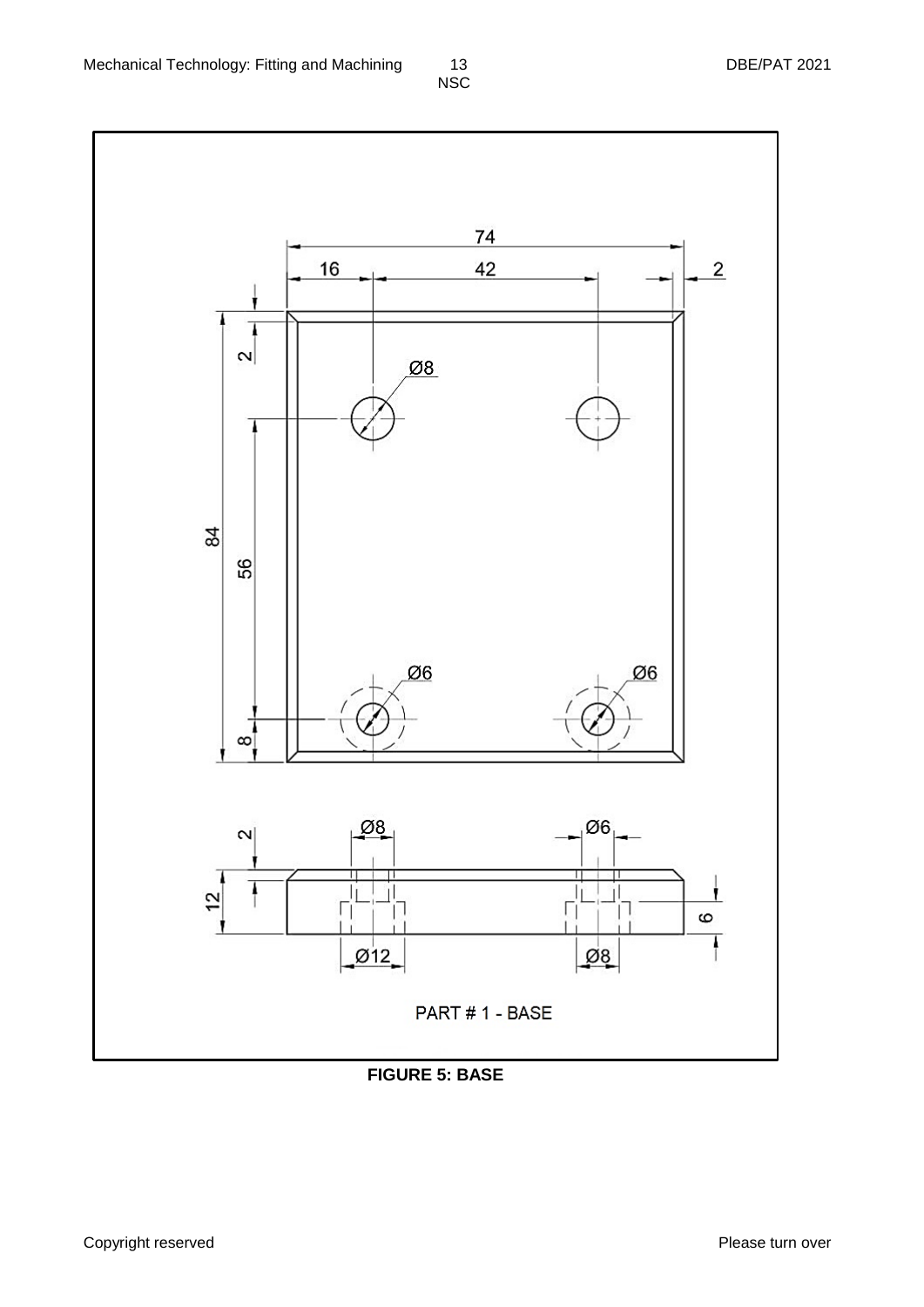

**FIGURE 6: SCREW, GUIDE PINS AND RETAINING WASHER**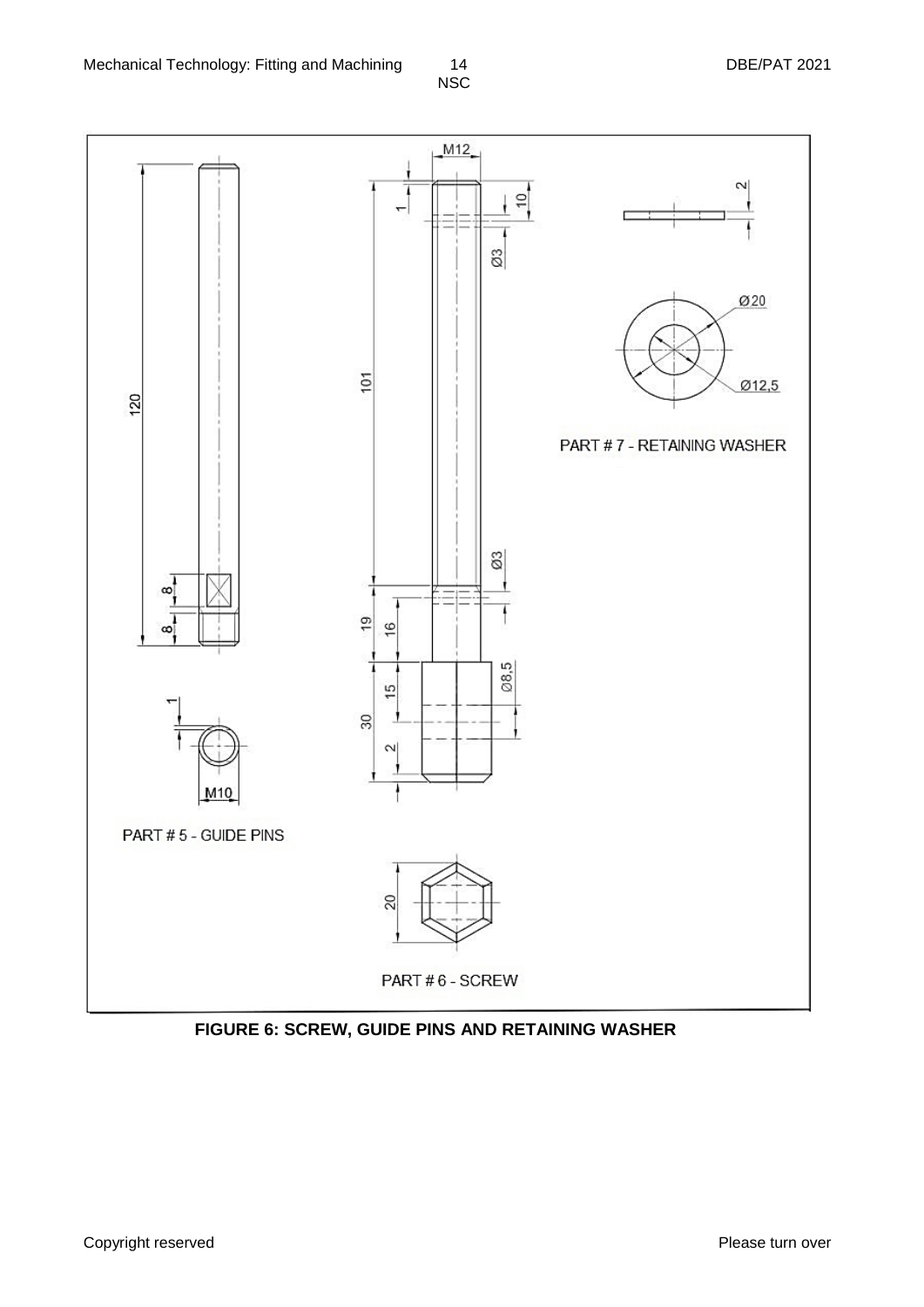

#### **FIGURE 7: HANDLE SET**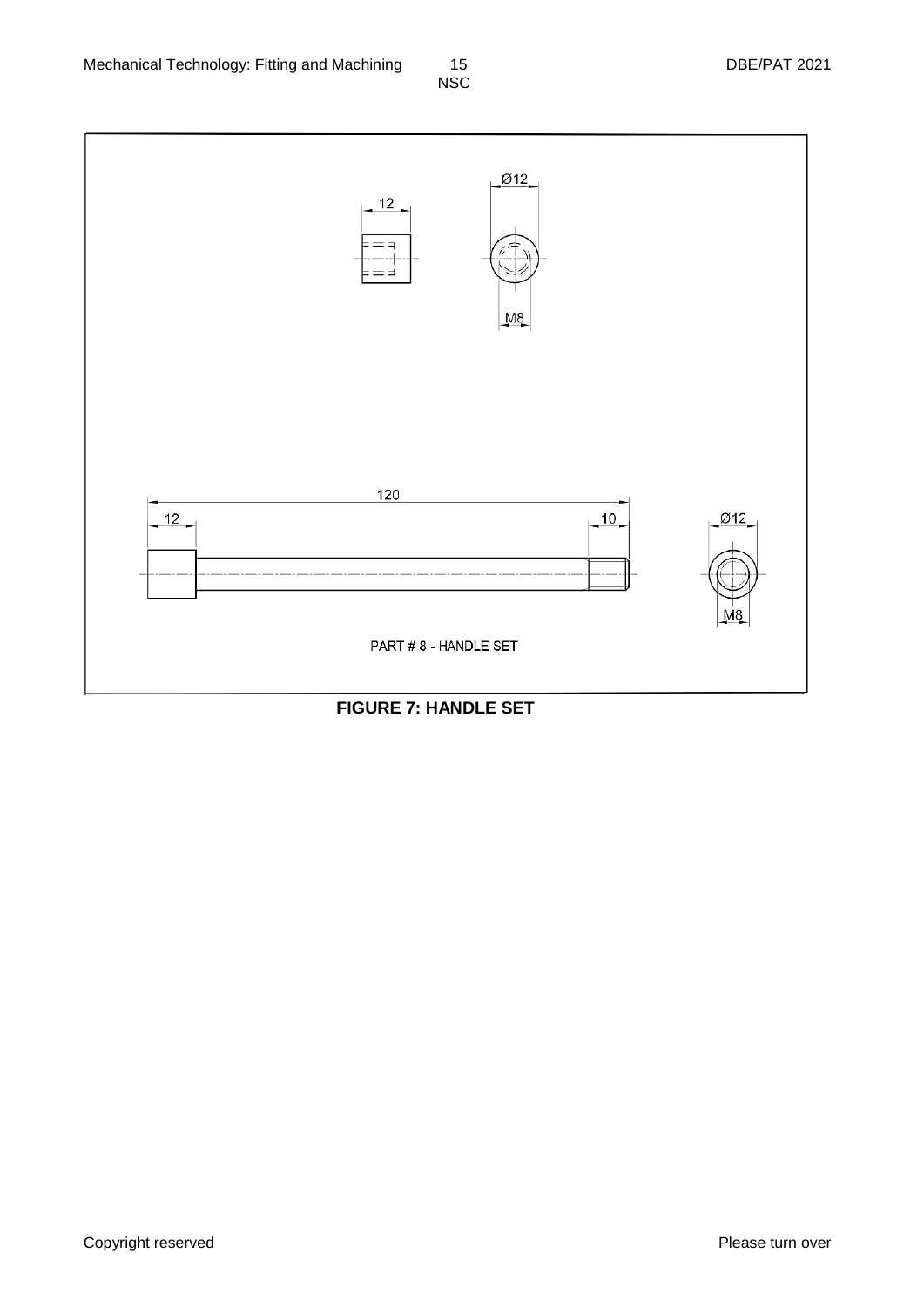#### **RUBRICS**

#### **DRILLING AND TAPPING**

**NOTE:** Use RUBRIC A for the assessment of all holes to be drilled.

| <b>RUBRIC A: DRILLING</b>                      |             |
|------------------------------------------------|-------------|
| <b>Assessment facet</b>                        | <b>Mark</b> |
| Drilling of correct diameter of hole           |             |
| Depth correctly drilled                        |             |
| Hole clean and without burrs                   |             |
| Hole perpendicular to work piece               |             |
| Hole drilled to correct position on work piece |             |
| Subtotal:                                      |             |

**NOTE:** Use RUBRIC B for the assessment of all internal and external screw threads to be tapped.

| <b>RUBRIC B: TAPPING OF SCREW THREADS</b> |      |
|-------------------------------------------|------|
| <b>Assessment facet</b>                   | Mark |
| Correct screw thread cut                  |      |
| Screw thread perpendicular to work piece  |      |
| Screw thread has no burrs on outside      |      |
| Depth/Length tapped correctly             |      |
| No defects (e.g. cross thread)            |      |
| Subtotal:                                 |      |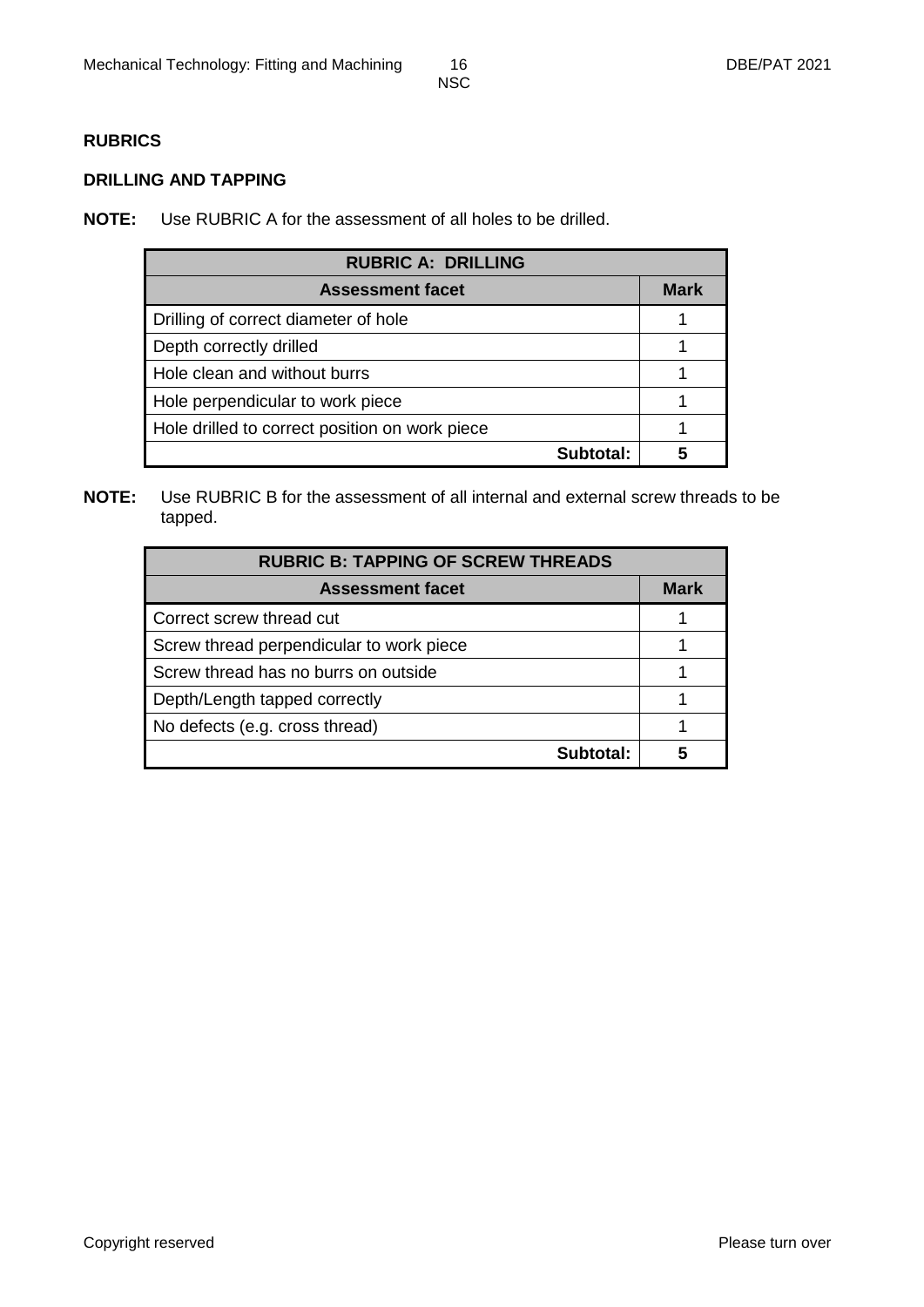#### **TOLERANCES**

#### **LENGTH AND DIAMETERS**

**NOTE:** On all the lengths and diameters candidates will lose 1 mark for every 0,1 mm deviation from the basic size. Use RUBRIC C for assessment of all lengths and diameters.

| <b>RUBRIC C: LENGTHS AND DIAMETERS</b> |                        |  |  |  |  |  |  |  |  |  |  |
|----------------------------------------|------------------------|--|--|--|--|--|--|--|--|--|--|
| <b>DEVIATION</b>                       | <b>MARK DEDUCTIONS</b> |  |  |  |  |  |  |  |  |  |  |
| $0 - 0, 1$                             | -0                     |  |  |  |  |  |  |  |  |  |  |
| $0, 1 - 0, 2$                          | -1                     |  |  |  |  |  |  |  |  |  |  |
| $0,2-0,3$                              | $-2$                   |  |  |  |  |  |  |  |  |  |  |
| $0,3 - 0,4$                            | -3                     |  |  |  |  |  |  |  |  |  |  |
| $0,4 - 0,5$                            | -4                     |  |  |  |  |  |  |  |  |  |  |
| 0,5 and more                           | -5                     |  |  |  |  |  |  |  |  |  |  |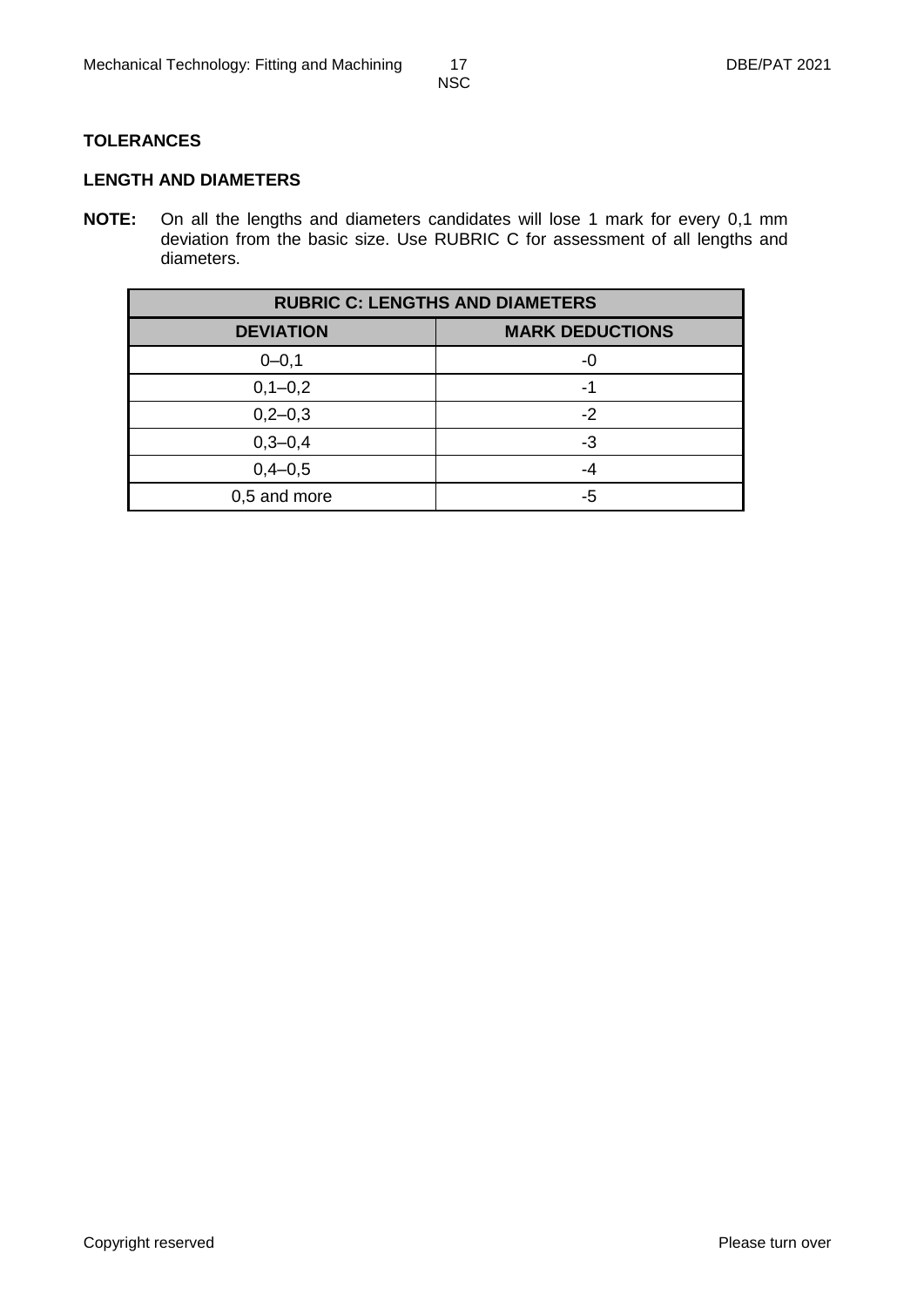|                                                 |                                  |                                             | <b>MECHANICAL TECHNOLOGY</b> |                              |   |                |                |   |   |   |                |   |   |    |  |
|-------------------------------------------------|----------------------------------|---------------------------------------------|------------------------------|------------------------------|---|----------------|----------------|---|---|---|----------------|---|---|----|--|
|                                                 |                                  | MARK SHEET - FIXED JAW (Part # 2) - PHASE 1 |                              | <b>FITTING AND MACHINING</b> |   |                |                |   |   |   |                |   |   |    |  |
| <b>GRADE</b>                                    |                                  | 12                                          |                              | <b>DATE</b>                  |   |                |                |   |   |   |                |   |   |    |  |
| <b>PROJECT</b>                                  |                                  |                                             |                              | <b>BENCH VICE</b>            |   |                |                |   |   |   |                |   |   |    |  |
|                                                 |                                  |                                             |                              | <b>LEARNERS</b>              |   |                |                |   |   |   |                |   |   |    |  |
|                                                 | <b>FACETS</b>                    |                                             |                              | <b>MARKS</b>                 |   |                |                |   |   |   |                |   |   |    |  |
|                                                 |                                  |                                             |                              |                              | 1 | $\overline{2}$ | $\overline{3}$ | 4 | 5 | 6 | $\overline{7}$ | 8 | 9 | 10 |  |
|                                                 | Check 86 mm length               |                                             |                              | 5                            |   |                |                |   |   |   |                |   |   |    |  |
| <b>LENGTH</b><br>AND WIDTH                      | Check 12 mm thickness            | 5                                           |                              |                              |   |                |                |   |   |   |                |   |   |    |  |
|                                                 | Check 68 mm width                |                                             |                              | 5                            |   |                |                |   |   |   |                |   |   |    |  |
| <b>MILLING OF</b>                               | Milling 16 mm width              | 5                                           |                              |                              |   |                |                |   |   |   |                |   |   |    |  |
| <b>STEP</b>                                     | Milling 4 mm deep                | 5                                           |                              |                              |   |                |                |   |   |   |                |   |   |    |  |
| Ø5<br><b>DRILLING</b>                           | $(4 \times 5)$                   | Drilling of 4 x Ø5 mm holes                 |                              | 20                           |   |                |                |   |   |   |                |   |   |    |  |
| M6 TAPPING Tapping of 4 x M6                    |                                  |                                             |                              | 20                           |   |                |                |   |   |   |                |   |   |    |  |
| Ø10.2                                           |                                  | Drilling of $3 \times 010,2$ mm holes       |                              | 15                           |   |                |                |   |   |   |                |   |   |    |  |
| M12<br><b>TAPPING</b>                           | Tapping of M12 x 1,75            |                                             |                              | 5                            |   |                |                |   |   |   |                |   |   |    |  |
| Milling of chamfer $-45^{\circ}$ angle and 4 mm |                                  |                                             |                              | 5                            |   |                |                |   |   |   |                |   |   |    |  |
|                                                 | Subtotal:                        | 90                                          |                              |                              |   |                |                |   |   |   |                |   |   |    |  |
|                                                 | <b>PHASE 1 TOTAL:</b>            | 50                                          |                              |                              |   |                |                |   |   |   |                |   |   |    |  |
|                                                 | <b>SIGNATURE OF TEACHER</b>      |                                             |                              |                              |   |                |                |   |   |   |                |   |   |    |  |
|                                                 | <b>SIGNATURE OF SUBJECT HEAD</b> |                                             |                              |                              |   |                |                |   |   |   |                |   |   |    |  |
| <b>SIGNATURE OF MODERATOR</b>                   |                                  |                                             |                              |                              |   |                |                |   |   |   |                |   |   |    |  |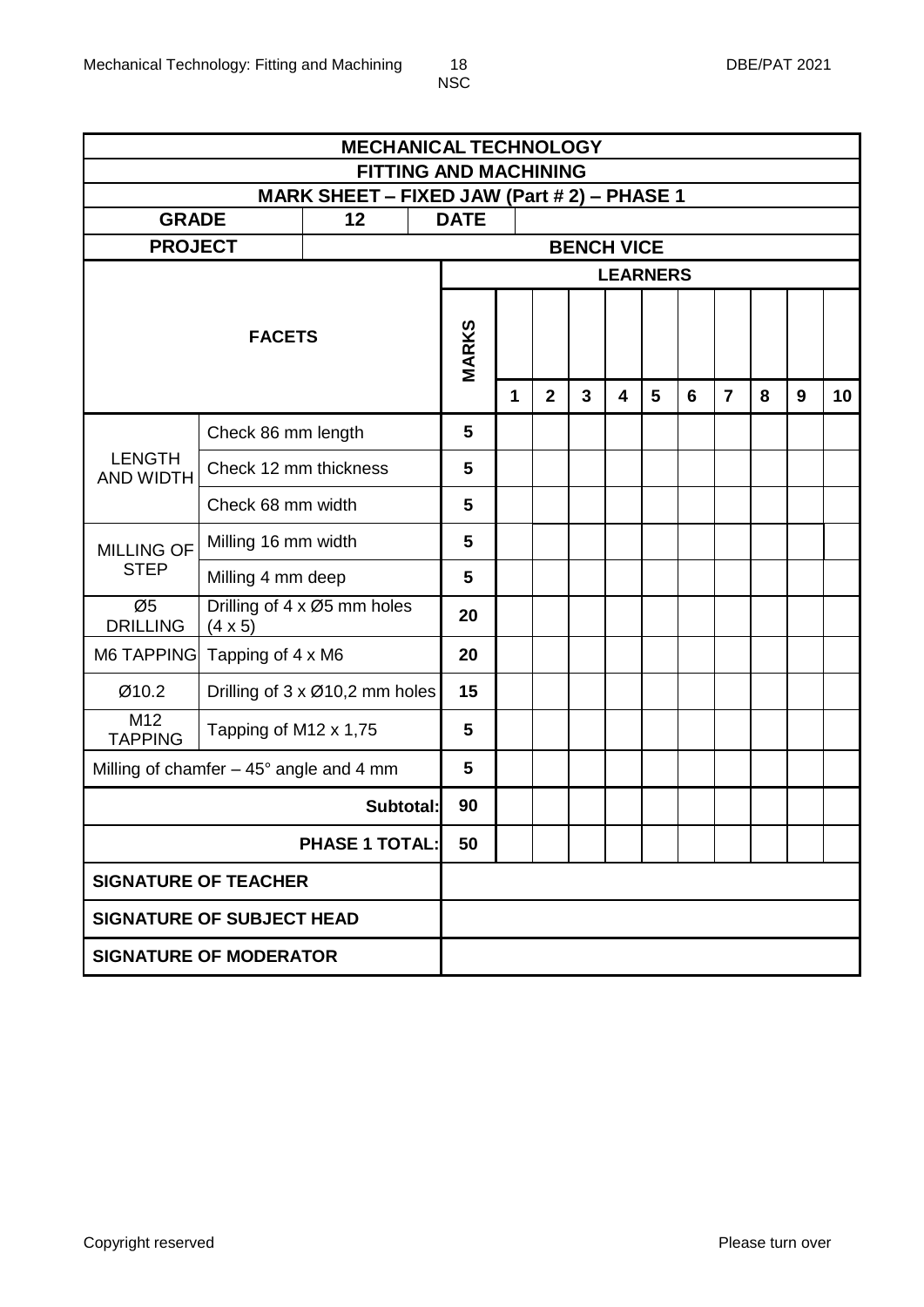|                                                            |                                  | <b>MECHANICAL TECHNOLOGY</b>         |           |                                                                              |              |              |              |                         |                |   |                |   |   |    |  |
|------------------------------------------------------------|----------------------------------|--------------------------------------|-----------|------------------------------------------------------------------------------|--------------|--------------|--------------|-------------------------|----------------|---|----------------|---|---|----|--|
|                                                            |                                  |                                      |           | <b>FITTING AND MACHINING</b><br>MARK SHEET - MOVING JAW (Part # 3) - PHASE 2 |              |              |              |                         |                |   |                |   |   |    |  |
|                                                            |                                  |                                      |           |                                                                              |              |              |              |                         |                |   |                |   |   |    |  |
| <b>GRADE</b>                                               |                                  | 12 <sub>2</sub>                      |           | <b>DATE</b>                                                                  |              |              |              |                         |                |   |                |   |   |    |  |
| <b>PROJECT</b>                                             |                                  |                                      |           | <b>BENCH VICE</b><br><b>LEARNERS</b>                                         |              |              |              |                         |                |   |                |   |   |    |  |
|                                                            |                                  |                                      |           |                                                                              |              |              |              |                         |                |   |                |   |   |    |  |
|                                                            |                                  |                                      |           |                                                                              |              |              |              |                         |                |   |                |   |   |    |  |
|                                                            | <b>FACETS</b>                    |                                      |           |                                                                              |              |              |              |                         |                |   |                |   |   |    |  |
|                                                            |                                  |                                      |           | MARKS                                                                        |              |              |              |                         |                |   |                |   |   |    |  |
|                                                            |                                  |                                      |           |                                                                              | $\mathbf{1}$ | $\mathbf{2}$ | $\mathbf{3}$ | $\overline{\mathbf{4}}$ | $5\phantom{1}$ | 6 | $\overline{7}$ | 8 | 9 | 10 |  |
|                                                            |                                  |                                      |           |                                                                              |              |              |              |                         |                |   |                |   |   |    |  |
|                                                            | Check 86 mm length               |                                      |           |                                                                              |              |              |              |                         |                |   |                |   |   |    |  |
| <b>LENGTH AND</b><br>Check 12 mm thickness<br><b>WIDTH</b> |                                  |                                      |           |                                                                              |              |              |              |                         |                |   |                |   |   |    |  |
|                                                            | Check 68 mm width                | 5                                    |           |                                                                              |              |              |              |                         |                |   |                |   |   |    |  |
| <b>MILLING OF</b>                                          | Milling 16 mm width              | 5                                    |           |                                                                              |              |              |              |                         |                |   |                |   |   |    |  |
| <b>STEP</b>                                                | Milling 4 mm deep                |                                      |           | 5                                                                            |              |              |              |                         |                |   |                |   |   |    |  |
| Ø5 DRILLING                                                | $(2 \times 5)$                   | Drilling of 2 x Ø5 mm holes          |           | 10                                                                           |              |              |              |                         |                |   |                |   |   |    |  |
| <b>M6 TAPPING</b>                                          | $(2 \times 5)$                   | Tapping of 2 x M6 holes              |           | 10                                                                           |              |              |              |                         |                |   |                |   |   |    |  |
| Ø8,5                                                       |                                  | Drilling of 2 x Ø8,5 mm holes        |           | 10                                                                           |              |              |              |                         |                |   |                |   |   |    |  |
| Ø12,5                                                      |                                  | Drilling of 1 x Ø12,5 mm hole        |           | 5                                                                            |              |              |              |                         |                |   |                |   |   |    |  |
| M10 TAPPING                                                | $(2 \times 5)$                   | Tapping of $2 \times M10 \times 1,5$ |           | 10                                                                           |              |              |              |                         |                |   |                |   |   |    |  |
| Milling of chamfer $-45^{\circ}$ angle and 4 mm            |                                  |                                      |           | 5                                                                            |              |              |              |                         |                |   |                |   |   |    |  |
|                                                            |                                  |                                      | Subtotal: | 75                                                                           |              |              |              |                         |                |   |                |   |   |    |  |
|                                                            |                                  | <b>PHASE 2 TOTAL:</b>                |           | 50                                                                           |              |              |              |                         |                |   |                |   |   |    |  |
|                                                            | <b>SIGNATURE OF TEACHER</b>      |                                      |           |                                                                              |              |              |              |                         |                |   |                |   |   |    |  |
|                                                            | <b>SIGNATURE OF SUBJECT HEAD</b> |                                      |           |                                                                              |              |              |              |                         |                |   |                |   |   |    |  |
| <b>SIGNATURE OF MODERATOR</b>                              |                                  |                                      |           |                                                                              |              |              |              |                         |                |   |                |   |   |    |  |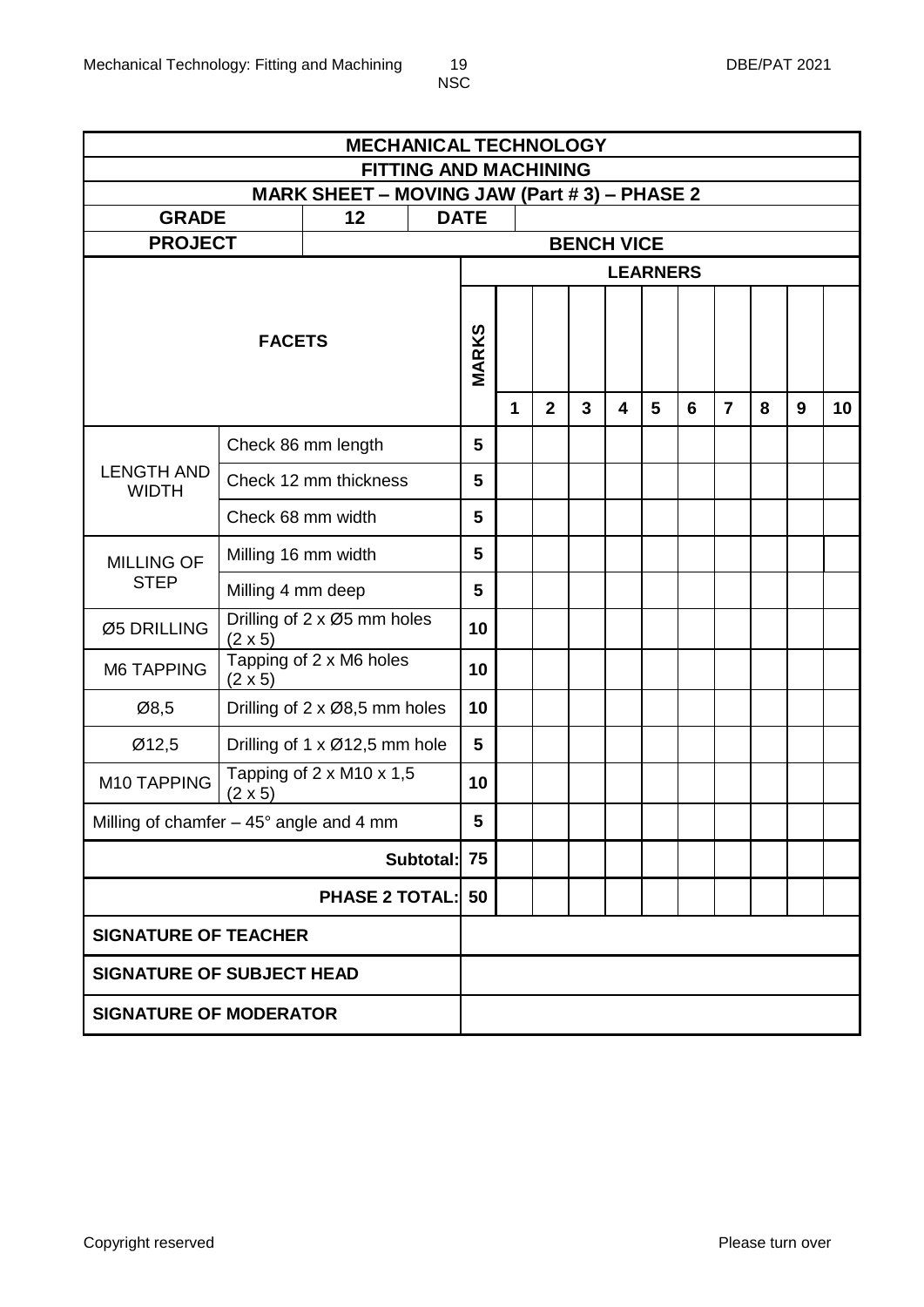|                       |                                                                | <b>MECHANICAL TECHNOLOGY</b>                         |                              |                         |   |                |                   |   |   |   |                |   |   |    |
|-----------------------|----------------------------------------------------------------|------------------------------------------------------|------------------------------|-------------------------|---|----------------|-------------------|---|---|---|----------------|---|---|----|
|                       |                                                                |                                                      | <b>FITTING AND MACHINING</b> |                         |   |                |                   |   |   |   |                |   |   |    |
|                       | <b>GRADE</b>                                                   | MARK SHEET - SCREW (Parts # 6 and 7) - PHASE 3<br>12 | <b>DATE</b>                  |                         |   |                |                   |   |   |   |                |   |   |    |
| <b>PROJECT</b>        |                                                                |                                                      |                              |                         |   |                | <b>BENCH VICE</b> |   |   |   |                |   |   |    |
|                       |                                                                |                                                      |                              | <b>LEARNERS</b>         |   |                |                   |   |   |   |                |   |   |    |
|                       |                                                                |                                                      |                              |                         |   |                |                   |   |   |   |                |   |   |    |
|                       |                                                                |                                                      |                              |                         |   |                |                   |   |   |   |                |   |   |    |
|                       | <b>FACETS</b>                                                  |                                                      |                              | <b>MARKS</b>            |   |                |                   |   |   |   |                |   |   |    |
|                       |                                                                |                                                      |                              |                         |   |                |                   |   |   |   |                |   |   |    |
|                       |                                                                |                                                      |                              |                         | 1 | $\overline{2}$ | 3                 | 4 | 5 | 6 | $\overline{7}$ | 8 | 9 | 10 |
|                       | Total 150 mm length                                            |                                                      |                              | 5                       |   |                |                   |   |   |   |                |   |   |    |
|                       | 30 mm length of Ø20 section                                    |                                                      |                              | 5                       |   |                |                   |   |   |   |                |   |   |    |
| <b>LENGTH</b>         | Ø12 to a total length of 120 mm<br>Check back of hexagon to be |                                                      |                              | 5                       |   |                |                   |   |   |   |                |   |   |    |
|                       | 19 mm length at Ø12 section                                    | 5                                                    |                              |                         |   |                |                   |   |   |   |                |   |   |    |
| <b>CUTTING</b>        | Calculate cutting depth of screw<br>thread                     |                                                      |                              | 4                       |   |                |                   |   |   |   |                |   |   |    |
| <b>SCREW</b>          | Screw thread depth cut correctly                               |                                                      |                              | 5                       |   |                |                   |   |   |   |                |   |   |    |
| <b>THREAD</b>         | Screw thread to a length of 101 mm                             |                                                      |                              | $5\phantom{1}$          |   |                |                   |   |   |   |                |   |   |    |
|                       | Screw thread cut cleanly (no tears)                            |                                                      |                              | $\mathbf{3}$            |   |                |                   |   |   |   |                |   |   |    |
|                       | Calculate cutting depth of hexagon                             |                                                      |                              | $\overline{\mathbf{4}}$ |   |                |                   |   |   |   |                |   |   |    |
| <b>HEXAGON</b>        | Cut to correct depth                                           |                                                      |                              | 5                       |   |                |                   |   |   |   |                |   |   |    |
|                       | All sides equal to size                                        |                                                      |                              | $6\phantom{1}$          |   |                |                   |   |   |   |                |   |   |    |
|                       | Chamfering of hexagon                                          |                                                      |                              | $\mathbf{3}$            |   |                |                   |   |   |   |                |   |   |    |
| <b>DRILLING</b>       | Drilling of $2 \times \emptyset 3$ holes $(2 \times 5)$        |                                                      |                              | 10                      |   |                |                   |   |   |   |                |   |   |    |
|                       | 15 mm distance of Ø8,5 hole                                    |                                                      |                              | 5                       |   |                |                   |   |   |   |                |   |   |    |
| <b>RETAINING</b>      | Ø20 diameter                                                   |                                                      |                              | 5                       |   |                |                   |   |   |   |                |   |   |    |
| <b>WASHER</b>         | Inside hole $-$ Ø12,5                                          |                                                      |                              | 5                       |   |                |                   |   |   |   |                |   |   |    |
|                       | Parting to a thickness of 2 mm                                 |                                                      |                              | $5\phantom{1}$<br>85    |   |                |                   |   |   |   |                |   |   |    |
|                       | Subtotal:                                                      |                                                      |                              |                         |   |                |                   |   |   |   |                |   |   |    |
| <b>PHASE 3 TOTAL:</b> |                                                                |                                                      |                              |                         |   |                |                   |   |   |   |                |   |   |    |
|                       | <b>SIGNATURE OF TEACHER</b>                                    |                                                      |                              |                         |   |                |                   |   |   |   |                |   |   |    |
|                       | <b>SIGNATURE OF SUBJECT HEAD</b>                               |                                                      |                              |                         |   |                |                   |   |   |   |                |   |   |    |
|                       | <b>SIGNATURE OF MODERATOR</b>                                  |                                                      |                              |                         |   |                |                   |   |   |   |                |   |   |    |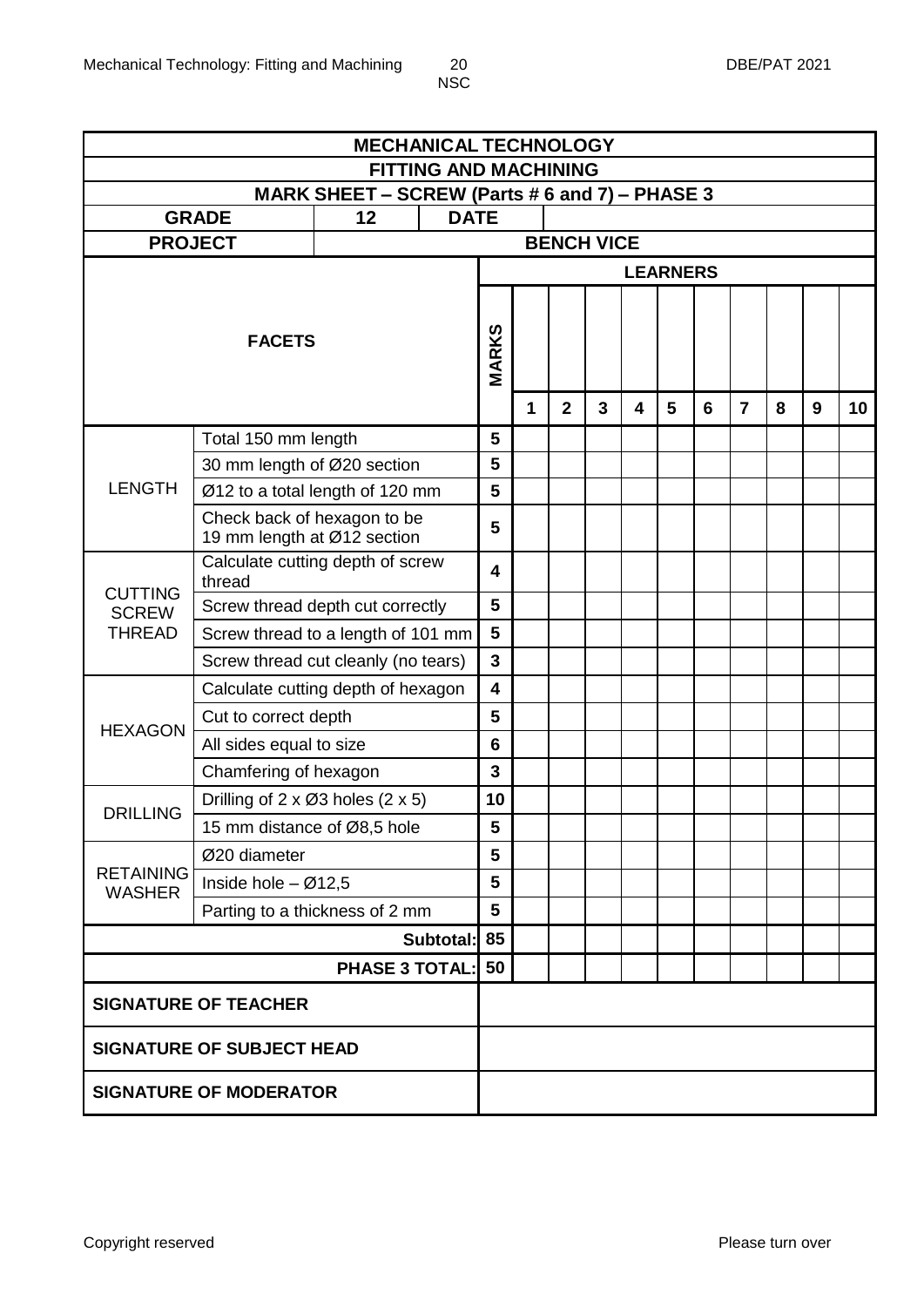| <b>MECHANICAL TECHNOLOGY</b><br><b>FITTING AND MACHINING</b> |                                 |                                 |    |           |                                                                     |             |                |   |                         |   |   |                |   |   |    |
|--------------------------------------------------------------|---------------------------------|---------------------------------|----|-----------|---------------------------------------------------------------------|-------------|----------------|---|-------------------------|---|---|----------------|---|---|----|
|                                                              |                                 |                                 |    |           |                                                                     |             |                |   |                         |   |   |                |   |   |    |
|                                                              |                                 | <b>GRADE</b>                    | 12 |           | MARK SHEET - PARTS (Parts # 1, 4, 5 and 8) - PHASE 4<br><b>DATE</b> |             |                |   |                         |   |   |                |   |   |    |
|                                                              |                                 | <b>PROJECT</b>                  |    |           | <b>BENCH VICE</b>                                                   |             |                |   |                         |   |   |                |   |   |    |
|                                                              |                                 |                                 |    |           | <b>LEARNERS</b>                                                     |             |                |   |                         |   |   |                |   |   |    |
|                                                              |                                 | <b>FACETS</b>                   |    |           | <b>MARKS</b>                                                        | $\mathbf 1$ | $\overline{2}$ | 3 | $\overline{\mathbf{4}}$ | 5 | 6 | $\overline{7}$ | 8 | 9 | 10 |
| Check 72 mm length                                           |                                 |                                 |    |           | 5                                                                   |             |                |   |                         |   |   |                |   |   |    |
|                                                              | $\overline{\phantom{0}}$<br>Jaw | Check width of 18 mm            |    |           | 5                                                                   |             |                |   |                         |   |   |                |   |   |    |
|                                                              |                                 | Drilling of 2 x Ø6 mm holes     |    |           | 10                                                                  |             |                |   |                         |   |   |                |   |   |    |
|                                                              |                                 | Countersink hole                |    |           | $\overline{2}$                                                      |             |                |   |                         |   |   |                |   |   |    |
| <b>SONINIT WAY</b>                                           |                                 | Create clamping surface         |    |           | $\overline{3}$                                                      |             |                |   |                         |   |   |                |   |   |    |
|                                                              |                                 | Check 72 mm length              |    |           | 5                                                                   |             |                |   |                         |   |   |                |   |   |    |
|                                                              |                                 | Check width of 18 mm            |    | 5         |                                                                     |             |                |   |                         |   |   |                |   |   |    |
|                                                              | $\mathbf{\Omega}$<br>Jaw        | Drilling of 2 x Ø6 mm holes     |    |           | 10                                                                  |             |                |   |                         |   |   |                |   |   |    |
|                                                              |                                 | Countersink hole                |    |           |                                                                     |             |                |   |                         |   |   |                |   |   |    |
|                                                              |                                 | Create clamping surface         |    |           | $\overline{3}$                                                      |             |                |   |                         |   |   |                |   |   |    |
|                                                              |                                 |                                 |    | Subtotal: | 50                                                                  |             |                |   |                         |   |   |                |   |   |    |
|                                                              | $\overline{\phantom{0}}$        | Total length of 120 mm          |    |           | 5                                                                   |             |                |   |                         |   |   |                |   |   |    |
|                                                              | niq                             | Size: Ø10 mm                    |    |           | 5                                                                   |             |                |   |                         |   |   |                |   |   |    |
|                                                              | Guide                           | Cut M10 screw thread 8 mm long  |    |           | 5                                                                   |             |                |   |                         |   |   |                |   |   |    |
|                                                              |                                 | Cut 2 x flat surfaces 1 mm deep |    |           | 5                                                                   |             |                |   |                         |   |   |                |   |   |    |
| <b>GUIDE PINS</b>                                            | $\mathbf{\Omega}$               | Total length of 120 mm          |    |           | 5                                                                   |             |                |   |                         |   |   |                |   |   |    |
|                                                              | $\frac{1}{\alpha}$              | Size: Ø10 mm                    |    |           | 5                                                                   |             |                |   |                         |   |   |                |   |   |    |
|                                                              | Guide                           | Cut M10 screw thread 8 mm long  |    |           | 5                                                                   |             |                |   |                         |   |   |                |   |   |    |
|                                                              |                                 | Cut 2 x flat surfaces 1 mm deep |    |           | 5                                                                   |             |                |   |                         |   |   |                |   |   |    |
|                                                              |                                 |                                 |    | Subtotal: | 40                                                                  |             |                |   |                         |   |   |                |   |   |    |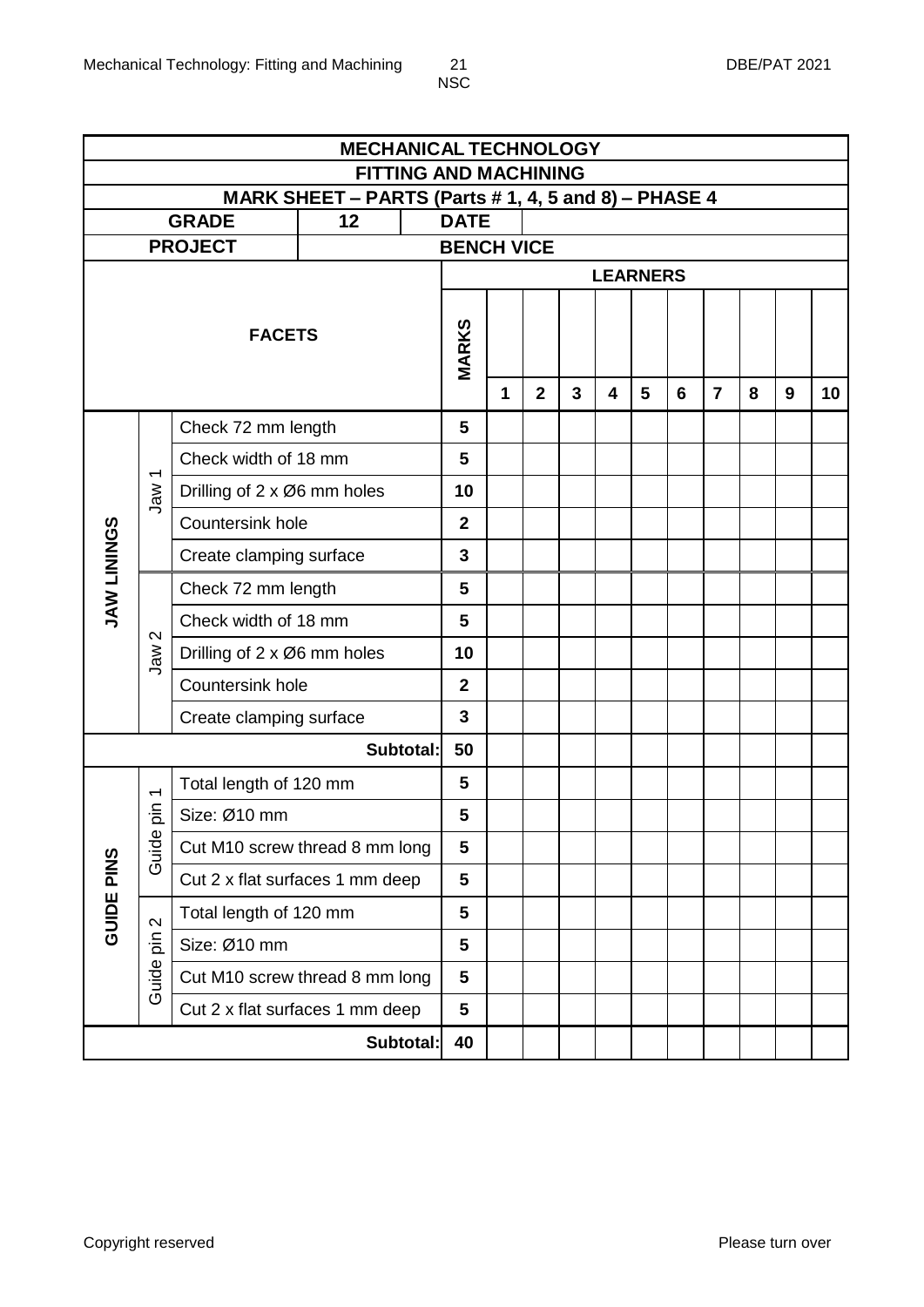|                                  | Sliding part: Cut Ø8: 108 mm long                          | 5   |  |  |  |  |  |  |  |
|----------------------------------|------------------------------------------------------------|-----|--|--|--|--|--|--|--|
|                                  | Sliding part: Cut M8 thread: 10 mm<br>long                 | 5   |  |  |  |  |  |  |  |
| <b>HANDLE</b>                    | Sliding part: Cut Ø12: 12 mm long                          | 5   |  |  |  |  |  |  |  |
| <b>SET</b>                       | Turn loose head to Ø12 mm                                  | 5   |  |  |  |  |  |  |  |
|                                  | Turn loose head to 12 mm length                            | 5   |  |  |  |  |  |  |  |
|                                  | Drill loose head to M8 tapping size                        | 5   |  |  |  |  |  |  |  |
|                                  | Tap M8 screw thread                                        | 5   |  |  |  |  |  |  |  |
|                                  | Subtotal:                                                  | 35  |  |  |  |  |  |  |  |
|                                  | 5                                                          |     |  |  |  |  |  |  |  |
| <b>BASE</b>                      | Check 74 mm width                                          | 5   |  |  |  |  |  |  |  |
|                                  | Drilling of $2 \times \emptyset 6$ mm holes $(2 \times 5)$ | 10  |  |  |  |  |  |  |  |
|                                  | Countersink $2 \times 012$ ( $2 \times 5$ )                | 10  |  |  |  |  |  |  |  |
|                                  | Subtotal:                                                  | 30  |  |  |  |  |  |  |  |
|                                  | Safety                                                     | 5   |  |  |  |  |  |  |  |
| <b>ASSEMBLY</b>                  | Finish                                                     | 5   |  |  |  |  |  |  |  |
|                                  | Composition                                                | 5   |  |  |  |  |  |  |  |
|                                  | Presentation                                               | 5   |  |  |  |  |  |  |  |
|                                  | Subtotal:                                                  | 20  |  |  |  |  |  |  |  |
|                                  | Subtotal:                                                  | 175 |  |  |  |  |  |  |  |
|                                  | <b>PHASE 4 TOTAL:</b><br>100                               |     |  |  |  |  |  |  |  |
| <b>SIGNATURE OF TEACHER</b>      |                                                            |     |  |  |  |  |  |  |  |
| <b>SIGNATURE OF SUBJECT HEAD</b> |                                                            |     |  |  |  |  |  |  |  |
| <b>SIGNATURE OF MODERATOR</b>    |                                                            |     |  |  |  |  |  |  |  |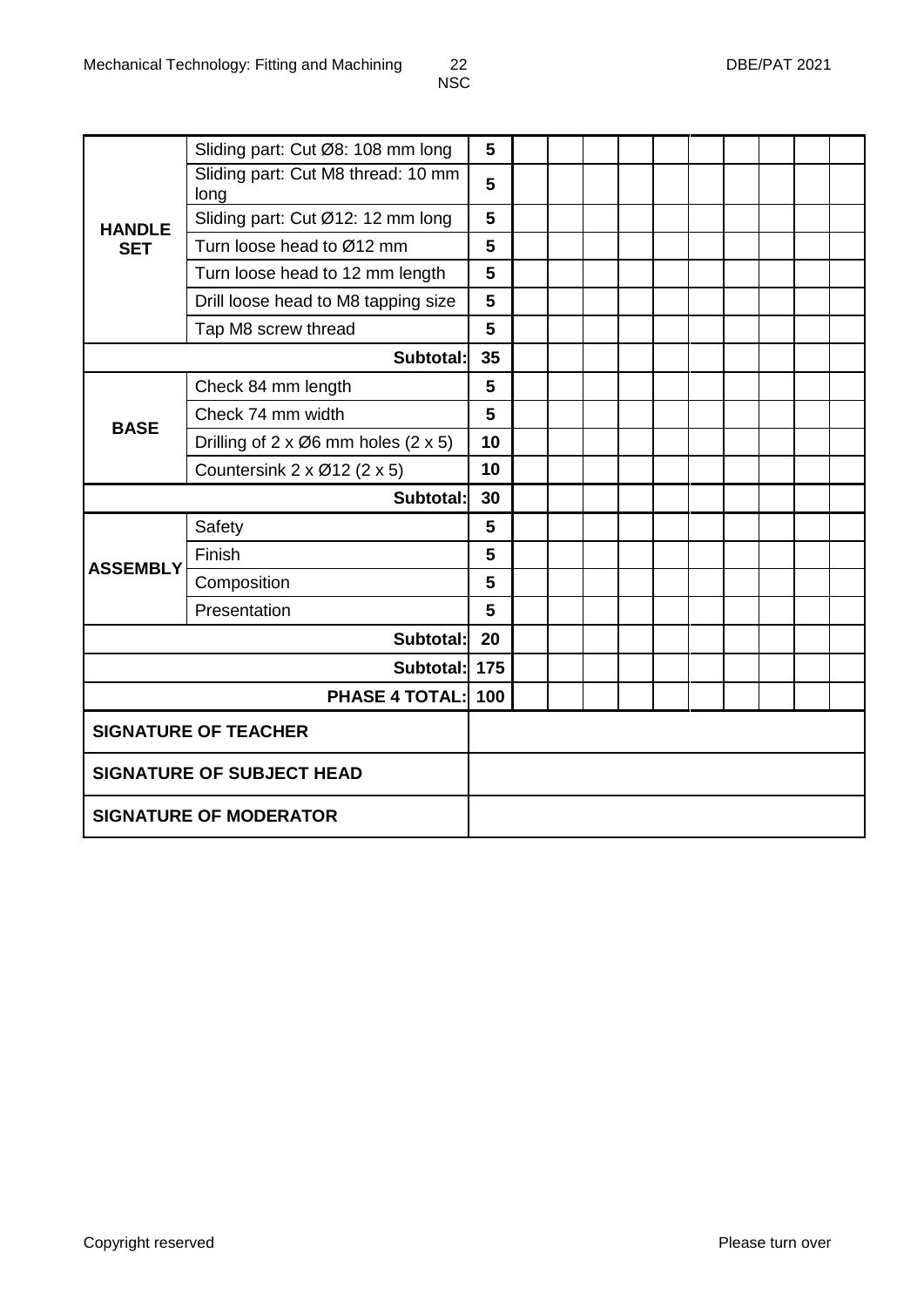| <b>MECHANICAL TECHNOLOGY</b>     |                               |             |                |                              |                          |   |   |                |   |   |    |  |  |  |
|----------------------------------|-------------------------------|-------------|----------------|------------------------------|--------------------------|---|---|----------------|---|---|----|--|--|--|
|                                  |                               |             |                | <b>FITTING AND MACHINING</b> |                          |   |   |                |   |   |    |  |  |  |
|                                  |                               |             |                | <b>MARK SHEET - TOTALS</b>   |                          |   |   |                |   |   |    |  |  |  |
| <b>GRADE</b>                     |                               | 12          |                | <b>DATE</b>                  |                          |   |   |                |   |   |    |  |  |  |
| <b>PROJECT</b>                   |                               |             |                |                              | <b>BENCH VICE TOTALS</b> |   |   |                |   |   |    |  |  |  |
|                                  |                               |             |                |                              | <b>LEARNERS</b>          |   |   |                |   |   |    |  |  |  |
| <b>FACETS</b>                    | <b>MARKS</b>                  |             |                |                              |                          |   |   |                |   |   |    |  |  |  |
|                                  |                               | $\mathbf 1$ | $\overline{2}$ | $\mathbf{3}$                 | 4                        | 5 | 6 | $\overline{7}$ | 8 | 9 | 10 |  |  |  |
| PHASE 1                          | 50                            |             |                |                              |                          |   |   |                |   |   |    |  |  |  |
| PHASE 2                          | 50                            |             |                |                              |                          |   |   |                |   |   |    |  |  |  |
| PHASE 3                          | 50                            |             |                |                              |                          |   |   |                |   |   |    |  |  |  |
| PHASE 4                          | 100                           |             |                |                              |                          |   |   |                |   |   |    |  |  |  |
| <b>TOTAL:</b>                    | 250                           |             |                |                              |                          |   |   |                |   |   |    |  |  |  |
| <b>TOTAL PAT MARK:</b>           | 100                           |             |                |                              |                          |   |   |                |   |   |    |  |  |  |
| <b>SIGNATURE OF TEACHER</b>      |                               |             |                |                              |                          |   |   |                |   |   |    |  |  |  |
| <b>SIGNATURE OF SUBJECT HEAD</b> |                               |             |                |                              |                          |   |   |                |   |   |    |  |  |  |
|                                  | <b>SIGNATURE OF MODERATOR</b> |             |                |                              |                          |   |   |                |   |   |    |  |  |  |